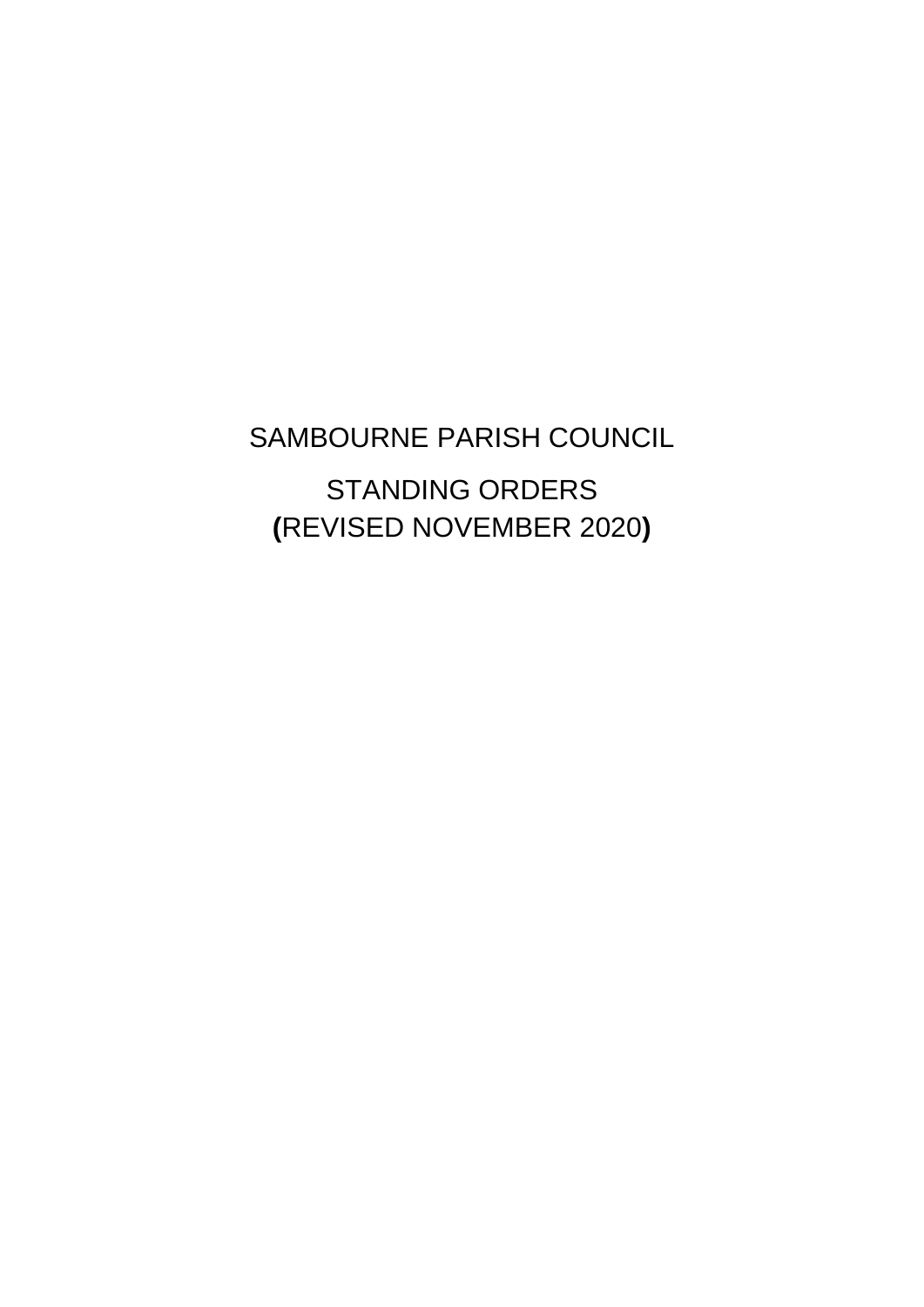| 1. |                                                                             |  |
|----|-----------------------------------------------------------------------------|--|
| 2. |                                                                             |  |
| 3. |                                                                             |  |
| 4. |                                                                             |  |
| 5. |                                                                             |  |
| 6. | Extraordinary meetings of the council, committees and sub-committees  12    |  |
| 7. |                                                                             |  |
| 8. |                                                                             |  |
| 9. | Motions for a meeting that require written notice to be given to the proper |  |
|    |                                                                             |  |
|    |                                                                             |  |
|    |                                                                             |  |
|    |                                                                             |  |
|    |                                                                             |  |
|    |                                                                             |  |
|    |                                                                             |  |
|    |                                                                             |  |
|    |                                                                             |  |
|    |                                                                             |  |
|    |                                                                             |  |
|    |                                                                             |  |
|    |                                                                             |  |
|    |                                                                             |  |
|    | 24. Communicating with district and county or unitary councillors  22       |  |
|    |                                                                             |  |
|    |                                                                             |  |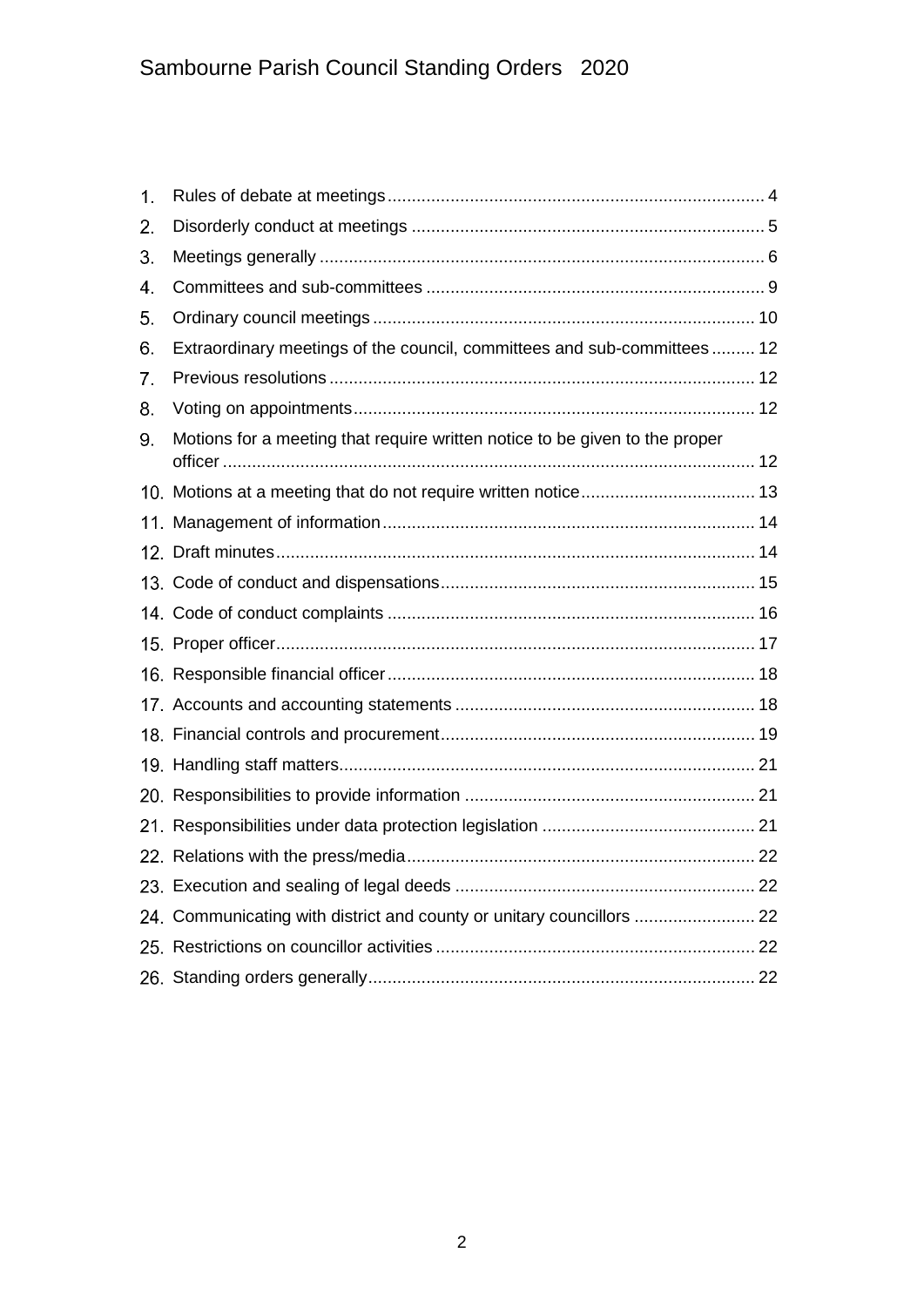## **Introduction**

These model standing orders update the National Association of Local Council (NALC) model standing orders contained in "Local Councils Explained" by Meera Tharmarajah (© 2013 NALC). This publication contains new model standing orders which reference new legislation introduced after 2013 when the last model standing orders were published.

## **How to use model standing orders**

Standing orders are the written rules of a local council. Standing orders are essential to regulate the proceedings of a meeting. A council may also use standing orders to confirm or refer to various internal organisational and administrative arrangements. The standing orders of a council are not the same as the policies of a council but standing orders may refer to them.

Local councils operate within a wide statutory framework. NALC model standing orders incorporate and reference many statutory requirements to which councils are subject. It is not possible for the model standing orders to contain or reference all the statutory or legal requirements which apply to local councils. For example, it is not practical for model standing orders to document all obligations under data protection legislation. The statutory requirements to which a council is subject apply whether or not they are incorporated in a council's standing orders.

The model standing orders do not include model financial regulations. Financial regulations are standing orders to regulate and control the financial affairs and accounting procedures of a local council. The financial regulations, as opposed to the standing orders of a council, include most of the requirements relevant to the council's Responsible Financial Officer. Model financial regulations are available to councils in membership of NALC.

## **Drafting notes**

Model standing orders that are in bold type contain legal and statutory requirements. It is recommended that councils adopt them without changing them or their meaning. Model standing orders not in bold are designed to help councils operate effectively but they do not contain statutory requirements so they may be adopted as drafted or amended to suit a council's needs. It is NALC's view that all model standing orders will generally be suitable for councils.

For convenience, the word "councillor" is used in model standing orders and, unless the context suggests otherwise, includes a non-councillor with or without voting rights.

A model standing order that includes brackets like this '( )' requires information to be inserted by a council. A model standing order that includes brackets like this '[ ]' and the term 'OR' provides alternative options for a council to choose from when determining standing orders.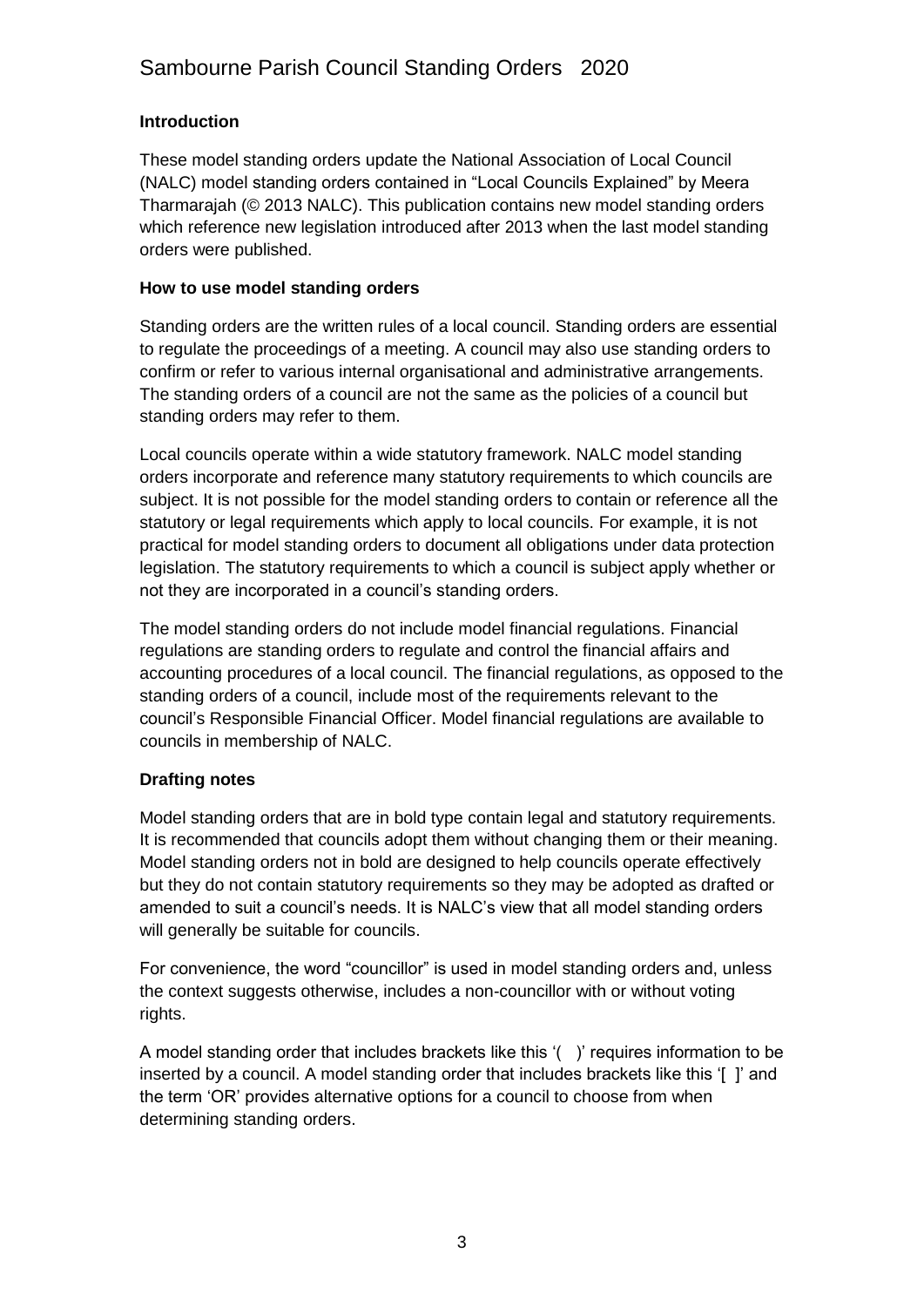### <span id="page-3-0"></span> $1.$ **Rules of debate at meetings**

- a Motions on the agenda shall be considered in the order that they appear unless the order is changed at the discretion of the chairman of the meeting.
- b A motion (including an amendment) shall not be progressed unless it has been moved and seconded.
- c A motion on the agenda that is not moved by its proposer may be treated by the chairman of the meeting as withdrawn.
- d If a motion (including an amendment) has been seconded, it may be withdrawn by the proposer only with the consent of the seconder and the meeting.
- e An amendment is a proposal to remove or add words to a motion. It shall not negate the motion.
- f If an amendment to the original motion is carried, the original motion (as amended) becomes the substantive motion upon which further amendment(s) may be moved.
- g An amendment shall not be considered unless early verbal notice of it is given at the meeting and, if requested by the chairman of the meeting, is expressed in writing to the chairman.
- h A councillor may move an amendment to his own motion if agreed by the meeting. If a motion has already been seconded, the amendment shall be with the consent of the seconder and the meeting.
- i If there is more than one amendment to an original or substantive motion, the amendments shall be moved in the order directed by the chairman of the meeting.
- j Subject to standing order 1(k), only one amendment shall be moved and debated at a time, the order of which shall be directed by the chairman of the meeting.
- k One or more amendments may be discussed together if the chairman of the meeting considers this expedient but each amendment shall be voted upon separately.
- l A councillor may not move more than one amendment to an original or substantive motion.
- m The mover of an amendment has no right of reply at the end of debate on it.
- n Where a series of amendments to an original motion are carried, the mover of the original motion shall have a right of reply either at the end of debate on the first amendment or at the very end of debate on the final substantive motion immediately before it is put to the vote.
- o Unless permitted by the chairman of the meeting, a councillor may speak once in the debate on a motion except: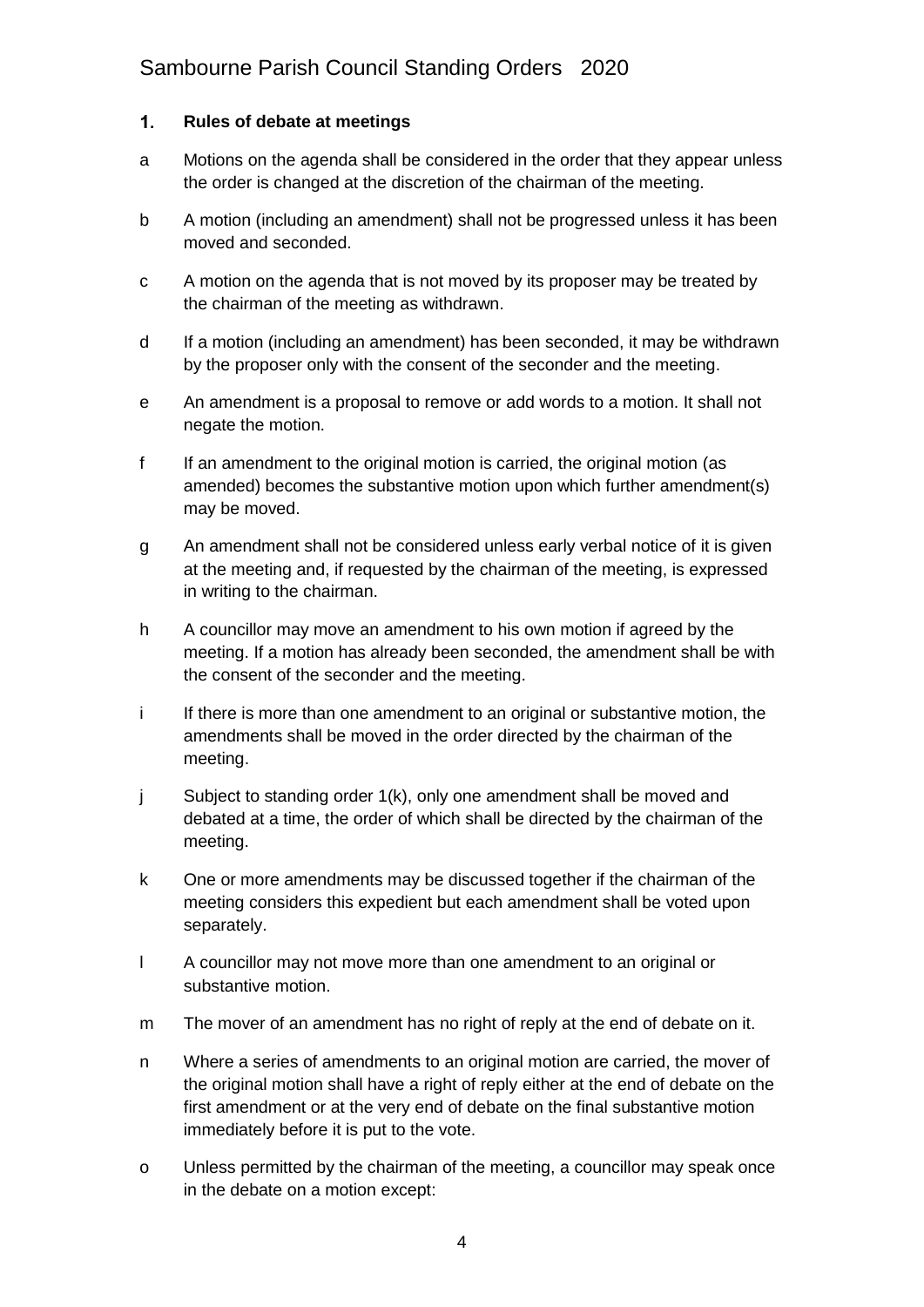- i. to speak on an amendment moved by another councillor;
- ii. to move or speak on another amendment if the motion has been amended since he last spoke;
- iii. to make a point of order;
- iv. to give a personal explanation; or
- v. to exercise a right of reply.
- p During the debate on a motion, a councillor may interrupt only on a point of order or a personal explanation and the councillor who was interrupted shall stop speaking. A councillor raising a point of order shall identify the standing order which he considers has been breached or specify the other irregularity in the proceedings of the meeting he is concerned by.
- q A point of order shall be decided by the chairman of the meeting and his decision shall be final.
- r When a motion is under debate, no other motion shall be moved except:
	- i. to amend the motion;
	- ii. to proceed to the next business;
	- iii. to adjourn the debate;
	- iv. to put the motion to a vote;
	- v. to ask a person to be no longer heard or to leave the meeting;
	- vi. to refer a motion to a committee or sub-committee for consideration;
	- vii. to exclude the public and press;
	- viii. to adjourn the meeting; or
	- ix. to suspend particular standing order(s) excepting those which reflect mandatory statutory or legal requirements.
- s Before an original or substantive motion is put to the vote, the chairman of the meeting shall be satisfied that the motion has been sufficiently debated and that the mover of the motion under debate has exercised or waived his right of reply.
- t Excluding motions moved under standing order 1(r), the contributions or speeches by a councillor shall relate only to the motion under discussion and shall not exceed 3 minutes without the consent of the chairman of the meeting.

### <span id="page-4-0"></span> $2.$ **Disorderly conduct at meetings**

a No person shall obstruct the transaction of business at a meeting or behave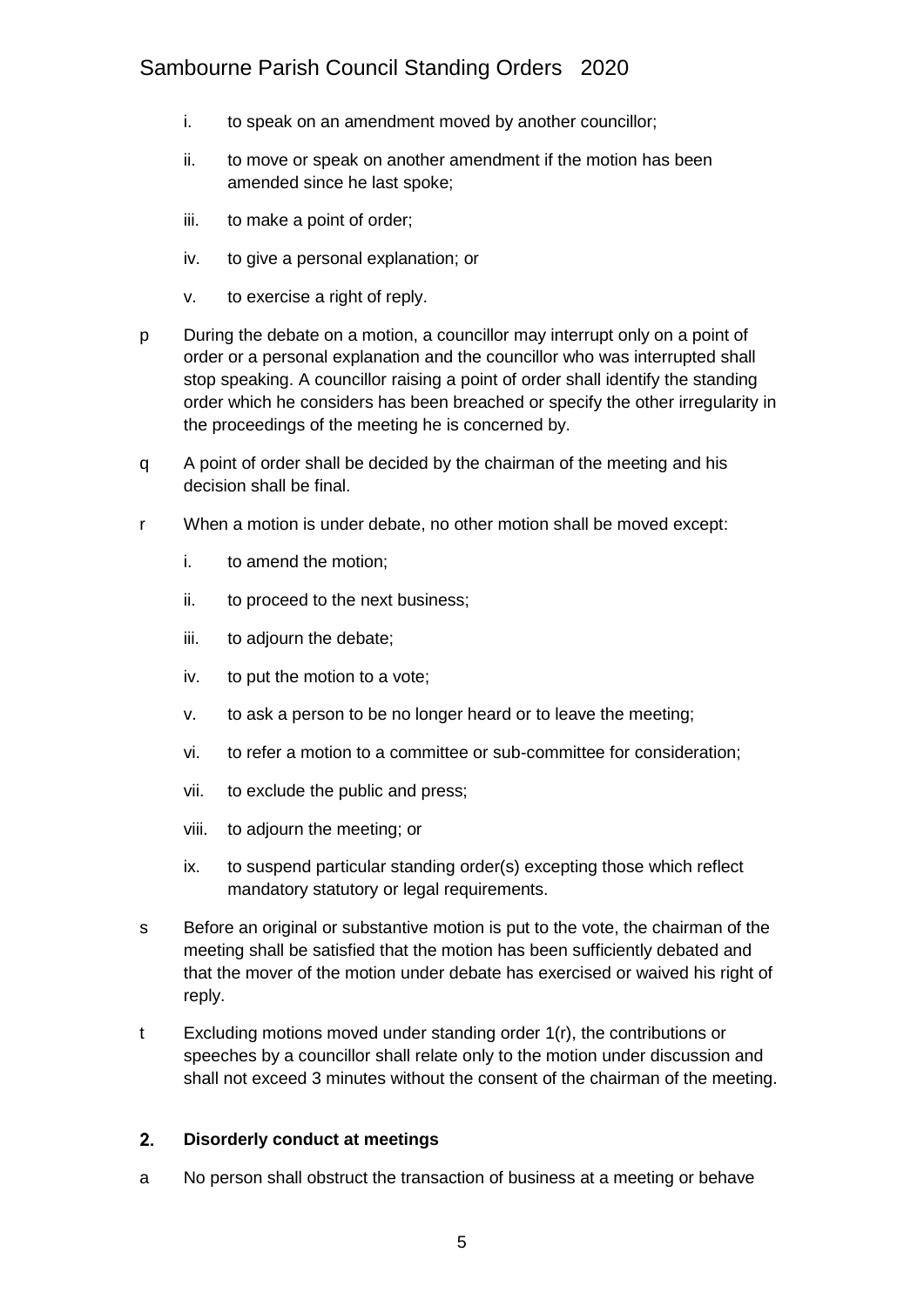offensively or improperly. If this standing order is ignored, the chairman of the meeting shall request such person(s) to moderate or improve their conduct.

- b If person(s) disregard the request of the chairman of the meeting to moderate or improve their conduct, any councillor or the chairman of the meeting may move that the person be no longer heard or be excluded from the meeting. The motion, if seconded, shall be put to the vote without discussion.
- c If a resolution made under standing order 2(b) is ignored, the chairman of the meeting may take further reasonable steps to restore order or to progress the meeting. This may include temporarily suspending or closing the meeting.
- <span id="page-5-0"></span> $3<sub>1</sub>$ **Meetings generally**

Full Council meetings Committee meetings Sub-committee meetings

- a **Meetings shall not take place in premises which at the time of the meeting are used for the supply of alcohol, unless no other premises are available free of charge or at a reasonable cost.**
- b **The minimum three clear days for notice of a meeting does not include the day on which notice was issued, the day of the meeting, a Sunday, a day of the Christmas break, a day of the Easter break or of a bank holiday or a day appointed for public thanksgiving or mourning.**
- c **The minimum three clear days' public notice for a meeting does not include the day on which the notice was issued or the day of the meeting unless the meeting is convened at shorter notice**
- ● d **Meetings shall be open to the public unless their presence is prejudicial to the public interest by reason of the confidential nature of the business to be transacted or for other special reasons. The public's exclusion from part or all of a meeting shall be by a resolution which shall give reasons for the public's exclusion.**
	- e Members of the public may make representations, answer questions and give evidence at a meeting which they are entitled to attend in respect of the business on the agenda.
	- f The period of time designated for public participation at a meeting in accordance with standing order 3(e) shall not exceed 3 minutes unless directed by the chairman of the meeting.
	- g Subject to standing order 3(f), a member of the public shall not speak for more than 3 minutes.
	- h In accordance with standing order 3(e), a question shall not require a response at the meeting nor start a debate on the question. The chairman of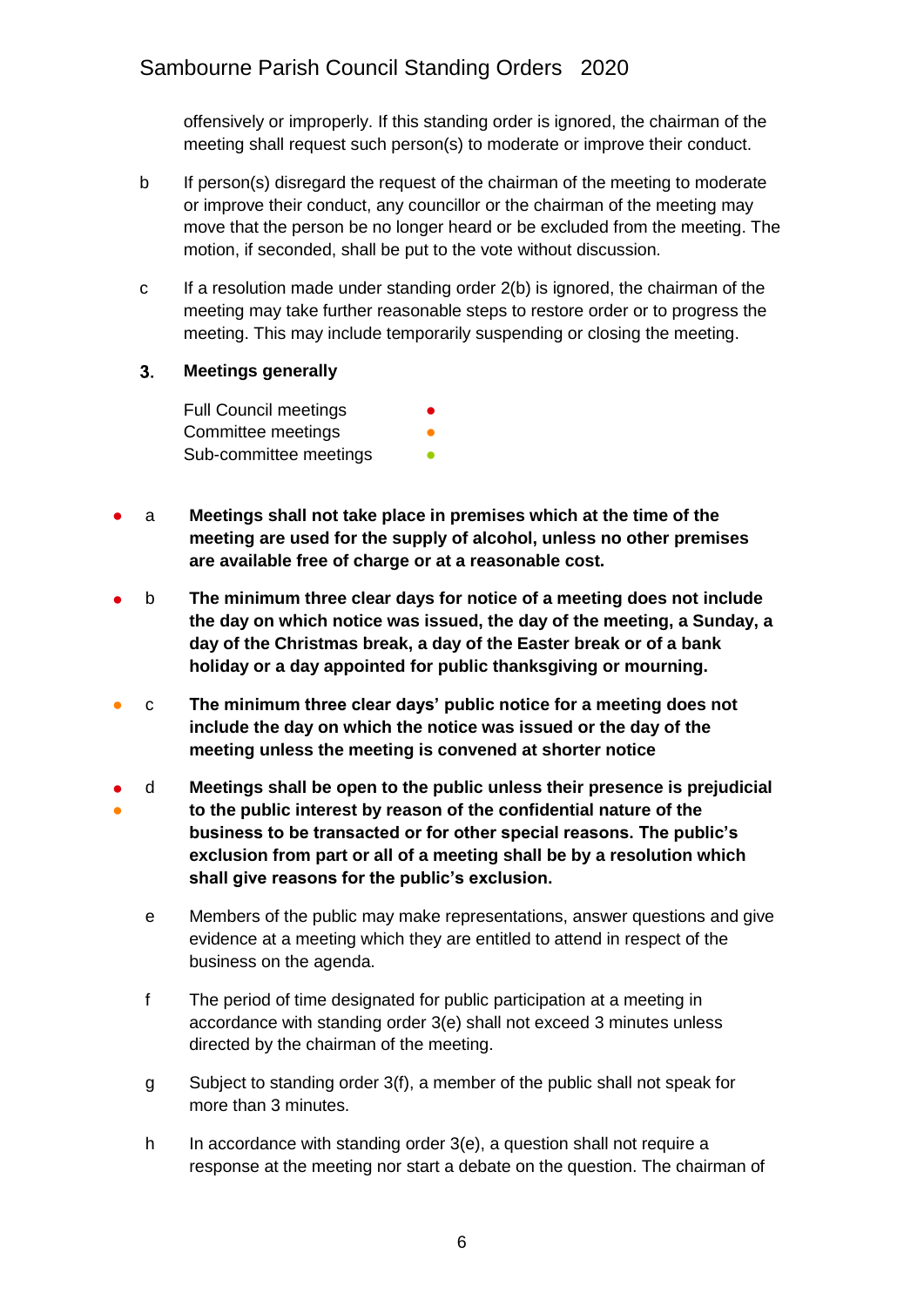the meeting may direct that a written or oral response be given.

- i A person shall raise their hand when requesting to speak and stand when speaking (except when a person has a disability or is likely to suffer discomfort). The chairman of the meeting may at any time permit a person to be seated when speaking.
- j A person who speaks at a meeting shall direct his comments to the chairman of the meeting.
- k Only one person is permitted to speak at a time. If more than one person wants to speak, the chairman of the meeting shall direct the order of speaking.
- ● l **Subject to standing order 3(m), a person who attends a meeting is permitted to report on the meeting whilst the meeting is open to the public. To "report" means to film, photograph, make an audio recording of meeting proceedings, use any other means for enabling persons not present to see or hear the meeting as it takes place or later or to report or to provide oral or written commentary about the meeting so that the report or commentary is available as the meeting takes place or later to persons not present.**
- ● m **A person present at a meeting may not provide an oral report or oral commentary about a meeting as it takes place without permission.**
- ● n **The press shall be provided with reasonable facilities for the taking of their report of all or part of a meeting at which they are entitled to be present.**
- o **Subject to standing orders which indicate otherwise, anything authorised or required to be done by, to or before the Chairman of the Council may in his absence be done by, to or before the Vice-Chairman of the Council (if there is one).**
- p **The Chairman of the Council, if present, shall preside at a meeting. If the Chairman is absent from a meeting, the Vice-Chairman of the Council (if there is one) if present, shall preside. If both the Chairman and the Vice-Chairman are absent from a meeting, a councillor as chosen by the councillors present at the meeting shall preside at the meeting.**
- q **Subject to a meeting being quorate, all questions at a meeting shall be**
- ● **decided by a majority of the councillors and non-councillors with voting rights present and voting.**
- r **The chairman of a meeting may give an original vote on any matter put**
- ● **to the vote, and in the case of an equality of votes may exercise his casting vote whether or not he gave an original vote.**

*See standing orders 5(h) and (i) for the different rules that apply in the*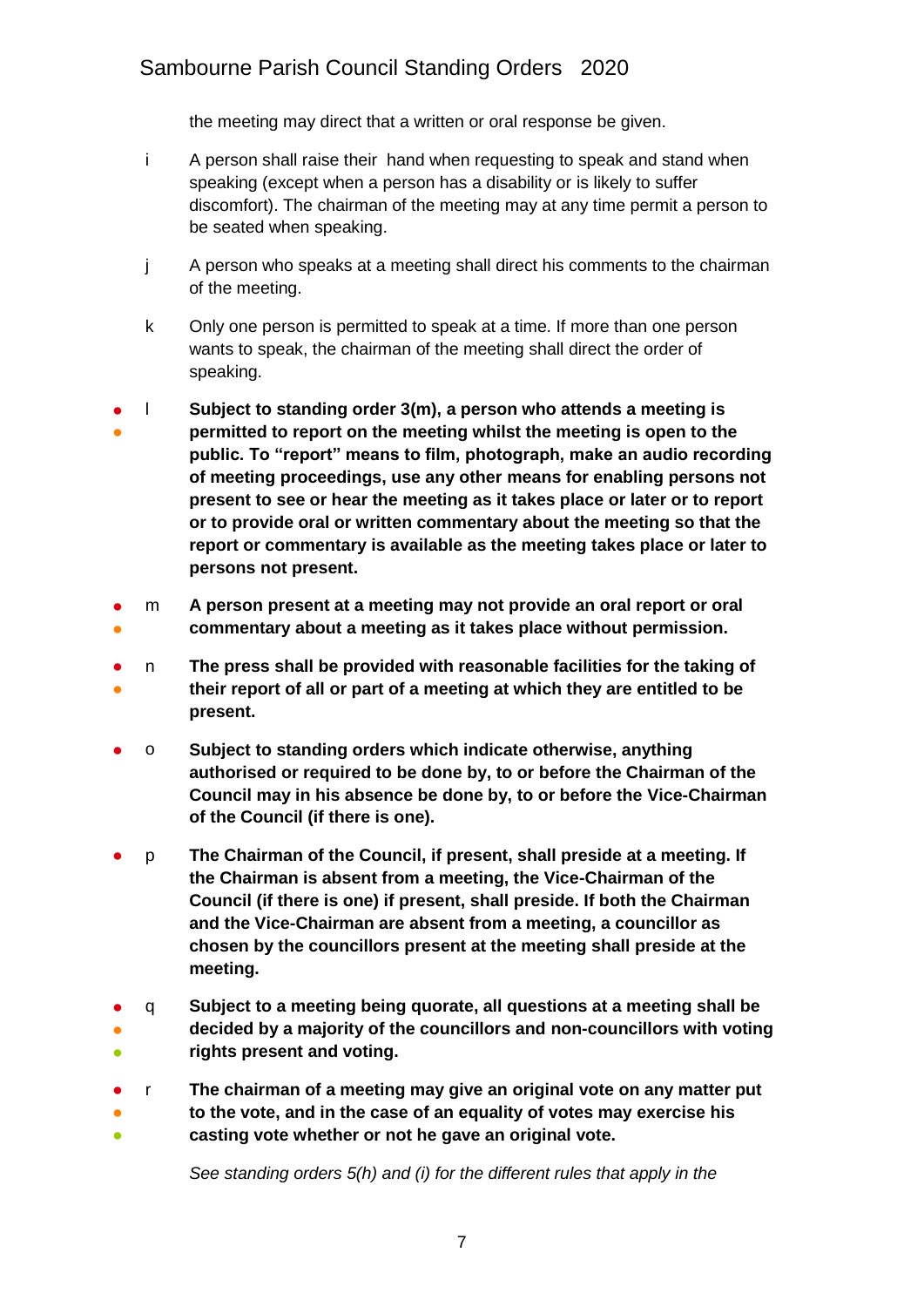*election of the Chairman of the Council at the annual meeting of the Council.*

- s **Unless standing orders provide otherwise, voting on a question shall be by a show of hands. At the request of a councillor, the voting on any question shall be recorded so as to show whether each councillor present and voting gave his vote for or against that question.** Such a request shall be made before moving on to the next item of business on the agenda.
	- t The minutes of a meeting shall include an accurate record of the following:
		- i. the time and place of the meeting;
		- ii. the names of councillors who are present and the names of councillors who are absent;
		- iii. interests that have been declared by councillors and non-councillors with voting rights;
		- iv. the grant of dispensations (if any) to councillors and non-councillors with voting rights;
		- v. whether a councillor or non-councillor with voting rights left the meeting when matters that they held interests in were being considered;
		- vi. if there was a public participation session; and
		- vii. the resolutions made.
- u **A councillor or a non-councillor with voting rights who has a**
- **disclosable pecuniary interest or another interest as set out in the**
- **Council's code of conduct in a matter being considered at a meeting is subject to statutory limitations or restrictions under the code on his right to participate and vote on that matter.**
- v **No business may be transacted at a meeting unless at least one-third of the whole number of members of the Council are present and in no case shall the quorum of a meeting be less than three.**

*See standing order 4d(viii) for the quorum of a committee or sub-committee meeting.*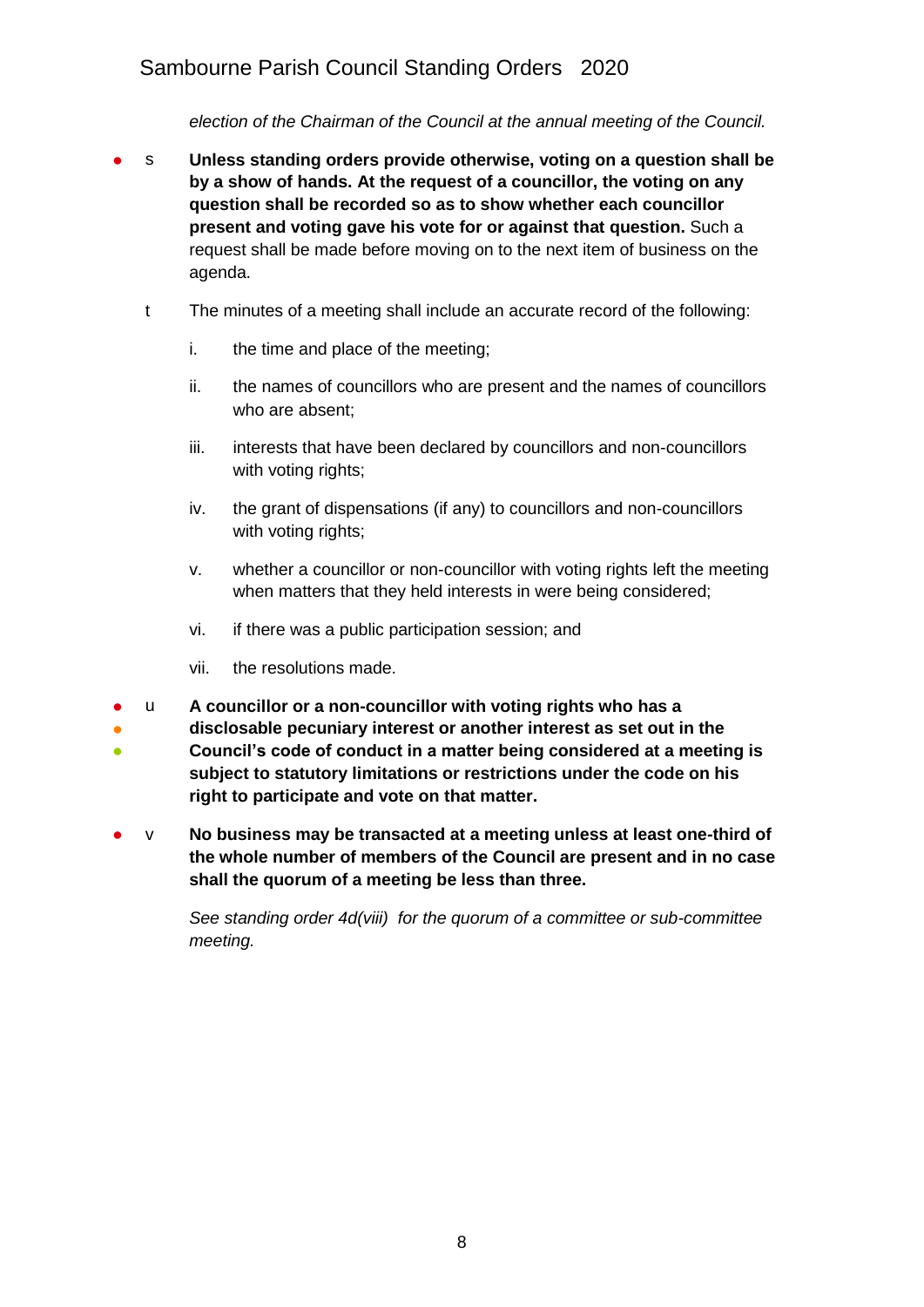- w **If a meeting is or becomes inquorate no business shall be transacted**
- 。<br>● and the meeting shall be closed. The business on the agenda for the meeting shall be adjourned to another meeting.
	- x A meeting shall not exceed a period of 2 hours.

### <span id="page-8-0"></span>4. **Committees and sub-committees**

- a **Unless the Council determines otherwise, a committee may appoint a sub-committee whose terms of reference and members shall be determined by the committee.**
- b **The members of a committee may include non-councillors unless it is a committee which regulates and controls the finances of the Council.**
- c **Unless the Council determines otherwise, all the members of an advisory committee and a sub-committee of the advisory committee may be noncouncillors.**
- d The Council may appoint standing committees or other committees as may be necessary, and:
	- i. shall determine their terms of reference;
	- ii. shall determine the number and time of the ordinary meetings of a standing committee up until the date of the next annual meeting of the Council;
	- iii. shall permit a committee, other than in respect of the ordinary meetings of a committee, to determine the number and time of its meetings;
	- iv. shall, subject to standing orders 4(b) and (c), appoint and determine the terms of office of members of such a committee;
	- v. may, subject to standing orders 4(b) and (c), appoint and determine the terms of office of the substitute members to a committee whose role is to replace the ordinary members at a meeting of a committee if the ordinary members of the committee confirm to the Proper Officer ( ) days before the meeting that they are unable to attend;
	- vi. shall, after it has appointed the members of a standing committee, appoint the chairman of the standing committee;
	- vii. shall permit a committee other than a standing committee, to appoint its own chairman at the first meeting of the committee;
	- viii. shall determine the place, notice requirements and quorum for a meeting of a committee and a sub-committee which, in both cases, shall be no less than three;
	- ix. shall determine if the public may participate at a meeting of a committee;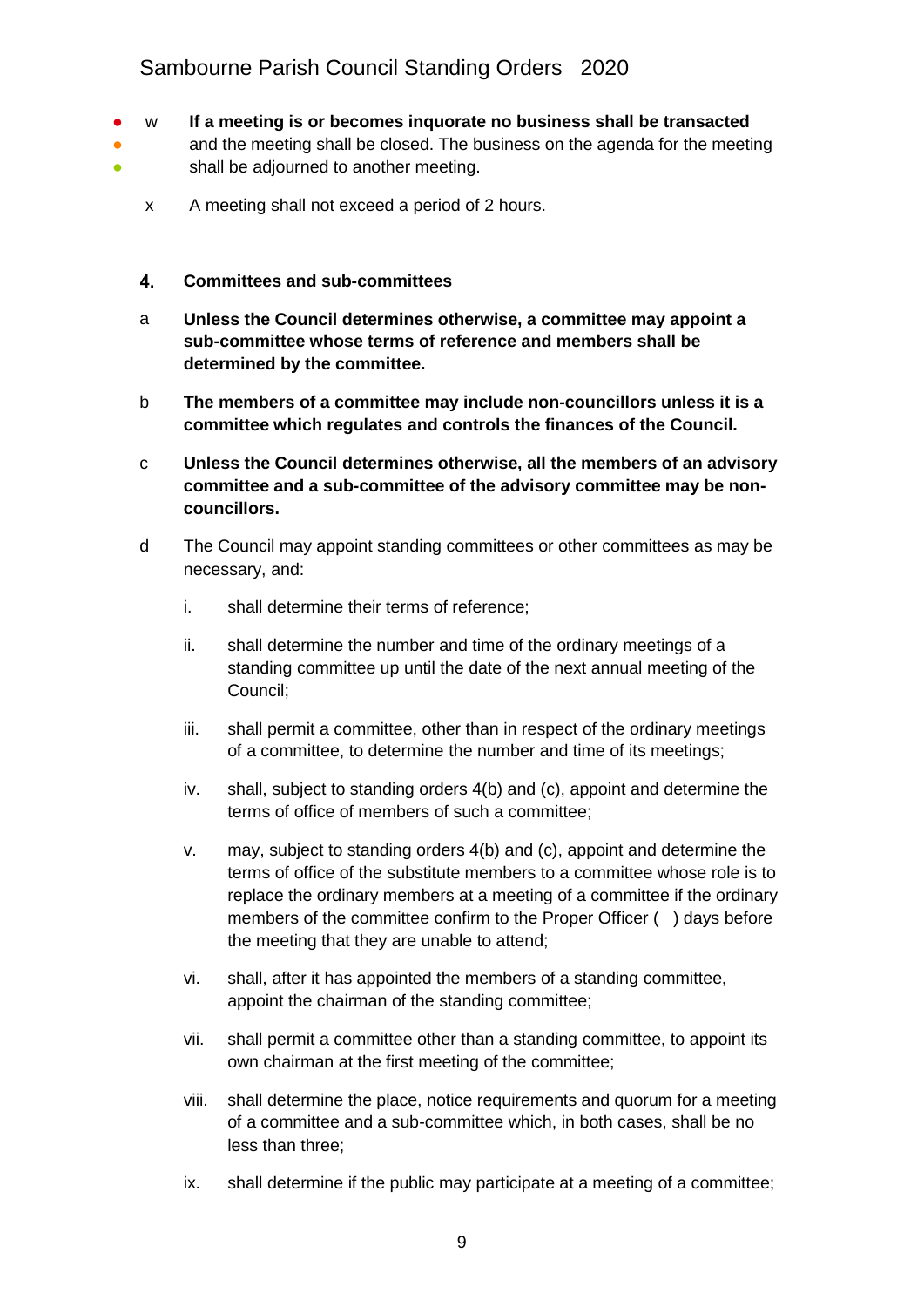- x. shall determine if the public and press are permitted to attend the meetings of a sub-committee and also the advance public notice requirements, if any, required for the meetings of a sub-committee;
- xi. shall determine if the public may participate at a meeting of a subcommittee that they are permitted to attend; and
- xii. may dissolve a committee or a sub-committee.

### <span id="page-9-0"></span>5. **Ordinary council meetings**

- a **In an election year, the annual meeting of the Council shall be held on or within 14 days following the day on which the councillors elected take office.**
- b **In a year which is not an election year, the annual meeting of the Council shall be held on such day in May as the Council decides.**
- c **If no other time is fixed, the annual meeting of the Council shall take place at 6pm.**
- d **In addition to the annual meeting of the Council, at least three other ordinary meetings shall be held in each year on such dates and times as the Council decides.**
- e **The first business conducted at the annual meeting of the Council shall be the election of the Chairman and Vice-Chairman (if there is one) of the Council.**
- f **The Chairman of the Council, unless he has resigned or becomes disqualified, shall continue in office and preside at the annual meeting until his successor is elected at the next annual meeting of the Council.**
- g **The Vice-Chairman of the Council, if there is one, unless he resigns or becomes disqualified, shall hold office until immediately after the election of the Chairman of the Council at the next annual meeting of the Council.**
- h **In an election year, if the current Chairman of the Council has not been re-elected as a member of the Council, he shall preside at the annual meeting until a successor Chairman of the Council has been elected. The current Chairman of the Council shall not have an original vote in respect of the election of the new Chairman of the Council but shall give a casting vote in the case of an equality of votes.**
- i **In an election year, if the current Chairman of the Council has been reelected as a member of the Council, he shall preside at the annual meeting until a new Chairman of the Council has been elected. He may exercise an original vote in respect of the election of the new Chairman of the Council and shall give a casting vote in the case of an equality of votes.**
- j Following the election of the Chairman of the Council and Vice-Chairman (if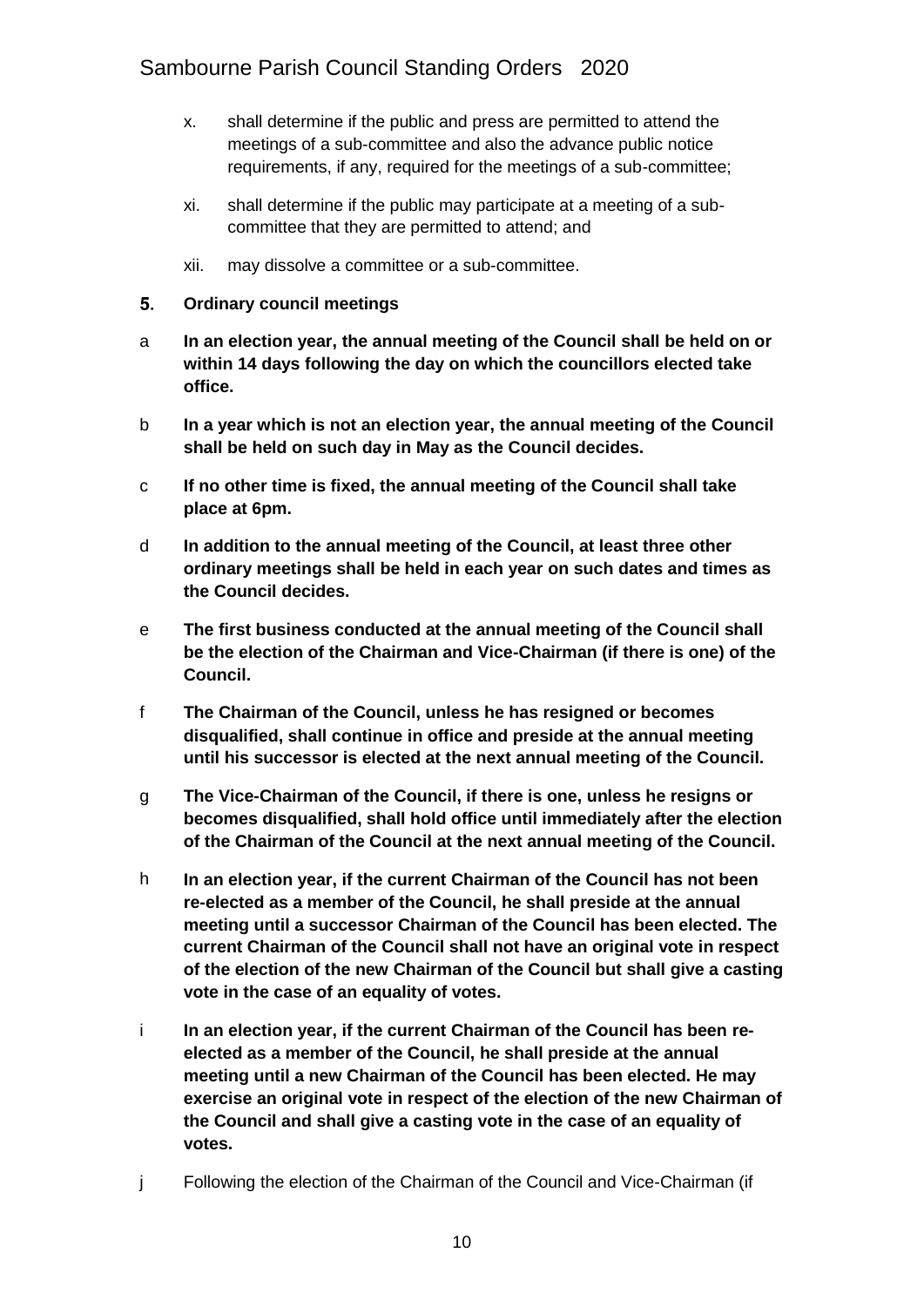there is one) of the Council at the annual meeting, the business shall include:

- i. **In an election year, delivery by the Chairman of the Council and councillors of their acceptance of office forms unless the Council resolves for this to be done at a later date. In a year which is not an election year, delivery by the Chairman of the Council of his acceptance of office form unless the Council resolves for this to be done at a later date;**
- ii. Confirmation of the accuracy of the minutes of the last meeting of the Council;
- iii. Receipt of the minutes of the last meeting of a committee;
- iv. Consideration of the recommendations made by a committee;
- v. Review of delegation arrangements to committees, sub-committees, staff and other local authorities;
- vi. Review of the terms of reference for committees;
- vii. Appointment of members to existing committees;
- viii. Appointment of any new committees in accordance with standing order 4;
- ix. Review and adoption of appropriate standing orders and financial regulations;
- x. Review of arrangements (including legal agreements) with other local authorities, not-for-profit bodies and businesses.
- xi. Review of representation on or work with external bodies and arrangements for reporting back;
- xii. In an election year, to make arrangements with a view to the Council becoming eligible to exercise the general power of competence in the future;
- xiii. Review of inventory of land and other assets including buildings and office equipment;
- xiv. Confirmation of arrangements for insurance cover in respect of all insurable risks;
- xv. Review of the Council's and/or staff subscriptions to other bodies;
- xvi. Review of the Council's complaints procedure;
- xvii. Review of the Council's policies, procedures and practices in respect of its obligations under freedom of information and data protection legislation (*see also standing orders 11, 20 and 21*);
- xviii. Review of the Council's policy for dealing with the press/media;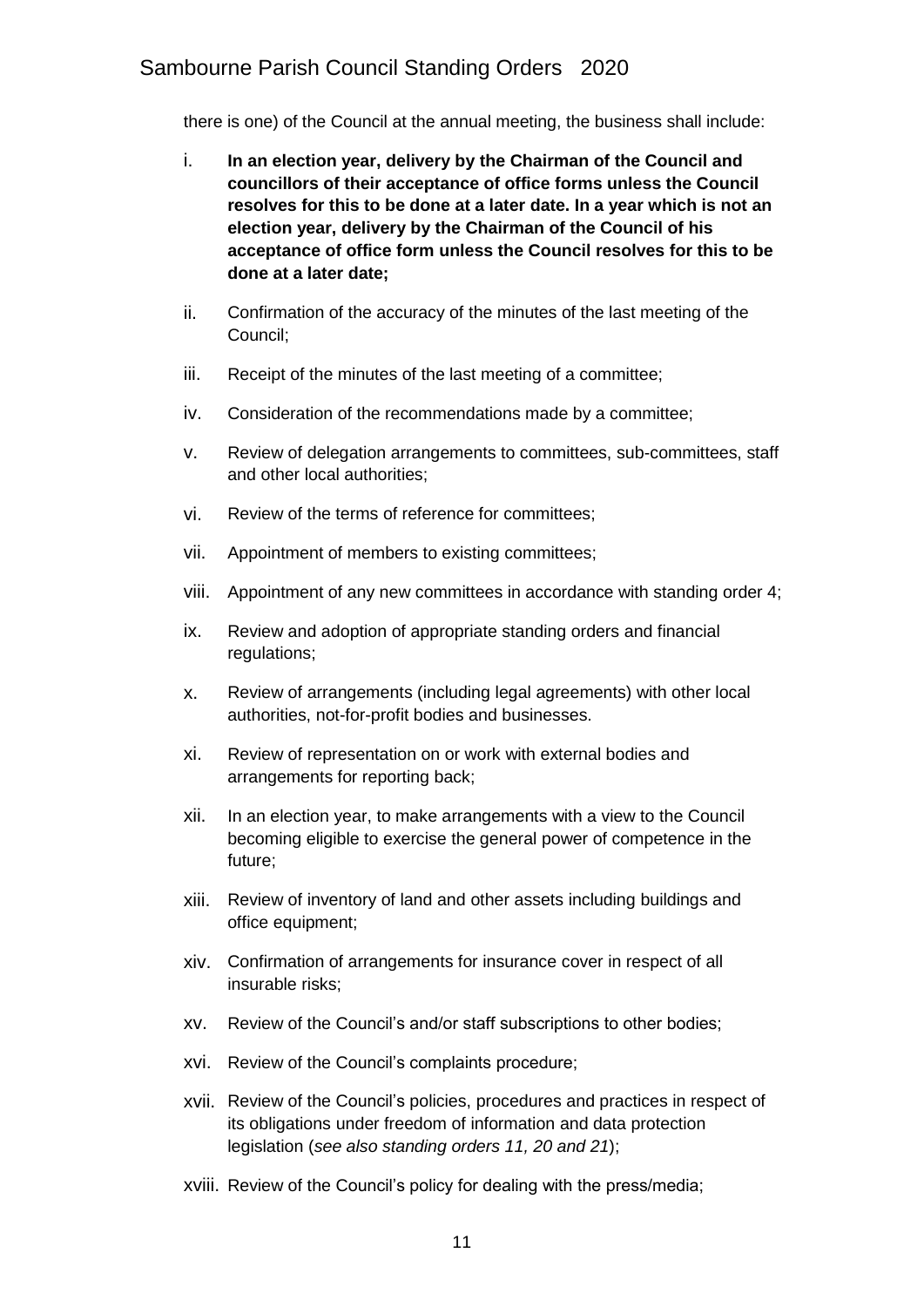- xix. Review of the Council's employment policies and procedures;
- xx. Review of the Council's expenditure incurred under s.137 of the Local Government Act 1972 or the general power of competence.
- xxi. Determining the time and place of ordinary meetings of the Council up to and including the next annual meeting of the Council.
- <span id="page-11-0"></span>6. **Extraordinary meetings of the council, committees and sub-committees**
- a **The Chairman of the Council may convene an extraordinary meeting of the Council at any time.**
- b **If the Chairman of the Council does not call an extraordinary meeting of the Council within seven days of having been requested in writing to do so by two councillors, any two councillors may convene an extraordinary meeting of the Council. The public notice giving the time, place and agenda for such a meeting shall be signed by the two councillors.**
- c The chairman of a committee may convene an extraordinary meeting of the committee at any time.
- d If the chairman of a committee does not call an extraordinary meeting within 5 days of having been requested to do so by 3 members of the committee, any 3 members of the committee may convene an extraordinary meeting of the committee.

### <span id="page-11-1"></span> $\overline{7}$ . **Previous resolutions**

- a A resolution shall not be reversed within six months except either by a special motion, which requires written notice by at least 3 councillors to be given to the Proper Officer in accordance with standing order 9, or by a motion moved in pursuance of the recommendation of a committee or a sub-committee.
- b When a motion moved pursuant to standing order 7(a) has been disposed of, no similar motion may be moved for a further six months.

### <span id="page-11-2"></span>8. **Voting on appointments**

a Where more than two persons have been nominated for a position to be filled by the Council and none of those persons has received an absolute majority of votes in their favour, the name of the person having the least number of votes shall be struck off the list and a fresh vote taken. This process shall continue until a majority of votes is given in favour of one person. A tie in votes may be settled by the casting vote exercisable by the chairman of the meeting.

### <span id="page-11-3"></span> $9.$ **Motions for a meeting that require written notice to be given to the proper officer**

a A motion shall relate to the responsibilities of the meeting for which it is tabled and in any event shall relate to the performance of the Council's statutory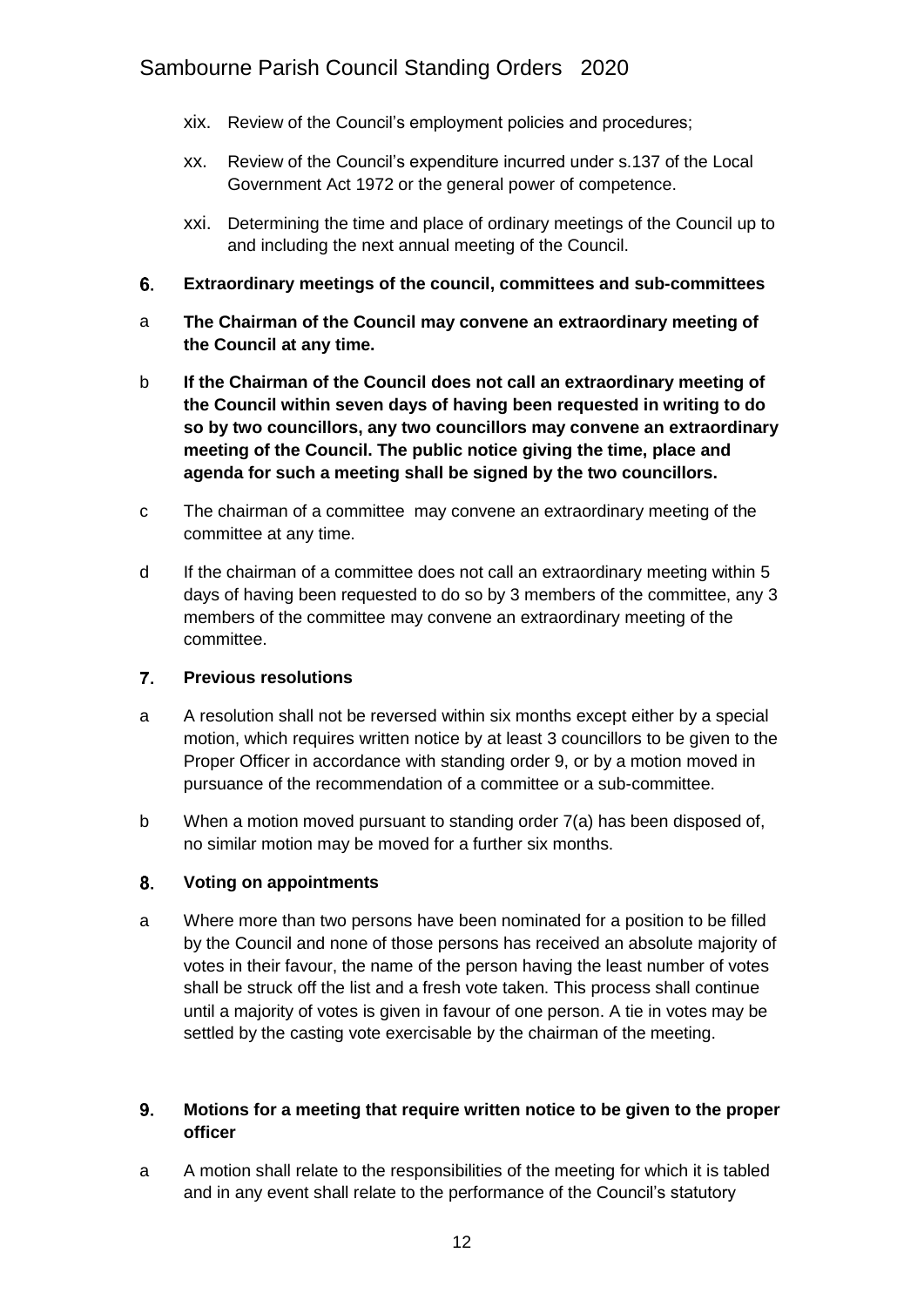functions, powers and obligations or an issue which specifically affects the Council's area or its residents.

- b No motion may be moved at a meeting unless it is on the agenda and the mover has given written notice of its wording to the Proper Officer at least 7 clear days before the meeting. Clear days do not include the day of the notice or the day of the meeting.
- c The Proper Officer may, before including a motion on the agenda received in accordance with standing order 9(b), correct obvious grammatical or typographical errors in the wording of the motion.
- d If the Proper Officer considers the wording of a motion received in accordance with standing order 9(b) is not clear in meaning, the motion shall be rejected until the mover of the motion resubmits it, so that it can be understood, in writing, to the Proper Officer at least 5 clear days before the meeting.
- e If the wording or subject of a proposed motion is considered improper, the Proper Officer shall consult with the chairman of the forthcoming meeting or, as the case may be, the councillors who have convened the meeting, to consider whether the motion shall be included in the agenda or rejected.
- f The decision of the Proper Officer as to whether or not to include the motion on the agenda shall be final.
- g Motions rejected shall be recorded with an explanation by the Proper Officer of the reason for rejection.

#### <span id="page-12-0"></span>**Motions at a meeting that do not require written notice**   $10.$

- a The following motions may be moved at a meeting without written notice to the Proper Officer:
	- i. to correct an inaccuracy in the draft minutes of a meeting;
	- ii. to move to a vote;
	- iii. to defer consideration of a motion;
	- iv. to refer a motion to a particular committee or sub-committee;
	- v. to appoint a person to preside at a meeting;
	- vi. to change the order of business on the agenda;
	- vii. to proceed to the next business on the agenda;
	- viii. to require a written report;
	- ix. to appoint a committee or sub-committee and their members;
	- x. to extend the time limits for speaking;
	- xi. to exclude the press and public from a meeting in respect of confidential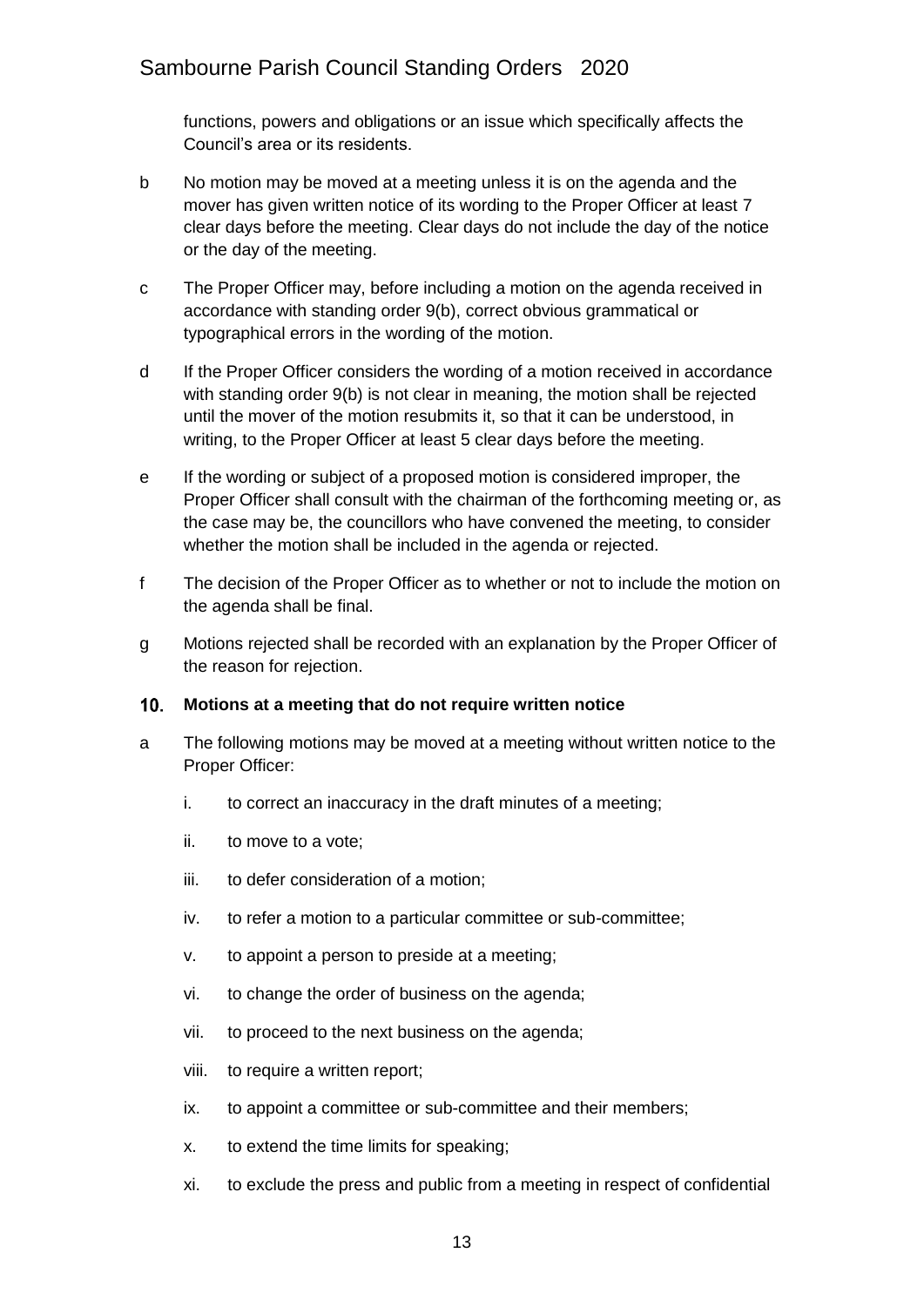or other information which is prejudicial to the public interest;

- xii. to not hear further from a councillor or a member of the public;
- xiii. to exclude a councillor or member of the public for disorderly conduct;
- xiv. to temporarily suspend the meeting;
- xv. to suspend a particular standing order (unless it reflects mandatory statutory or legal requirements);
- xvi. to adjourn the meeting; or
- xvii. to close the meeting.

### <span id="page-13-0"></span>**Management of information**

See also standing order 20.

- a **The Council shall have in place and keep under review, technical and organisational measures to keep secure information (including personal data) which it holds in paper and electronic form. Such arrangements shall include deciding who has access to personal data and encryption of personal data.**
- b **The Council shall have in place, and keep under review, policies for the retention and safe destruction of all information (including personal data) which it holds in paper and electronic form. The Council's retention policy shall confirm the period for which information (including personal data) shall be retained or if this is not possible the criteria used to determine that period (e.g. the Limitation Act 1980).**
- c **The agenda, papers that support the agenda and the minutes of a meeting shall not disclose or otherwise undermine confidential information or personal data without legal justification.**
- d **Councillors, staff, the Council's contractors and agents shall not disclose confidential information or personal data without legal justification.**

### <span id="page-13-1"></span>**Draft minutes**

| <b>Full Council meetings</b> | $\bullet$ |
|------------------------------|-----------|
| Committee meetings           | O         |
| Sub-committee meetings       |           |

- a If the draft minutes of a preceding meeting have been served on councillors with the agenda to attend the meeting at which they are due to be approved for accuracy, they shall be taken as read.
- b There shall be no discussion about the draft minutes of a preceding meeting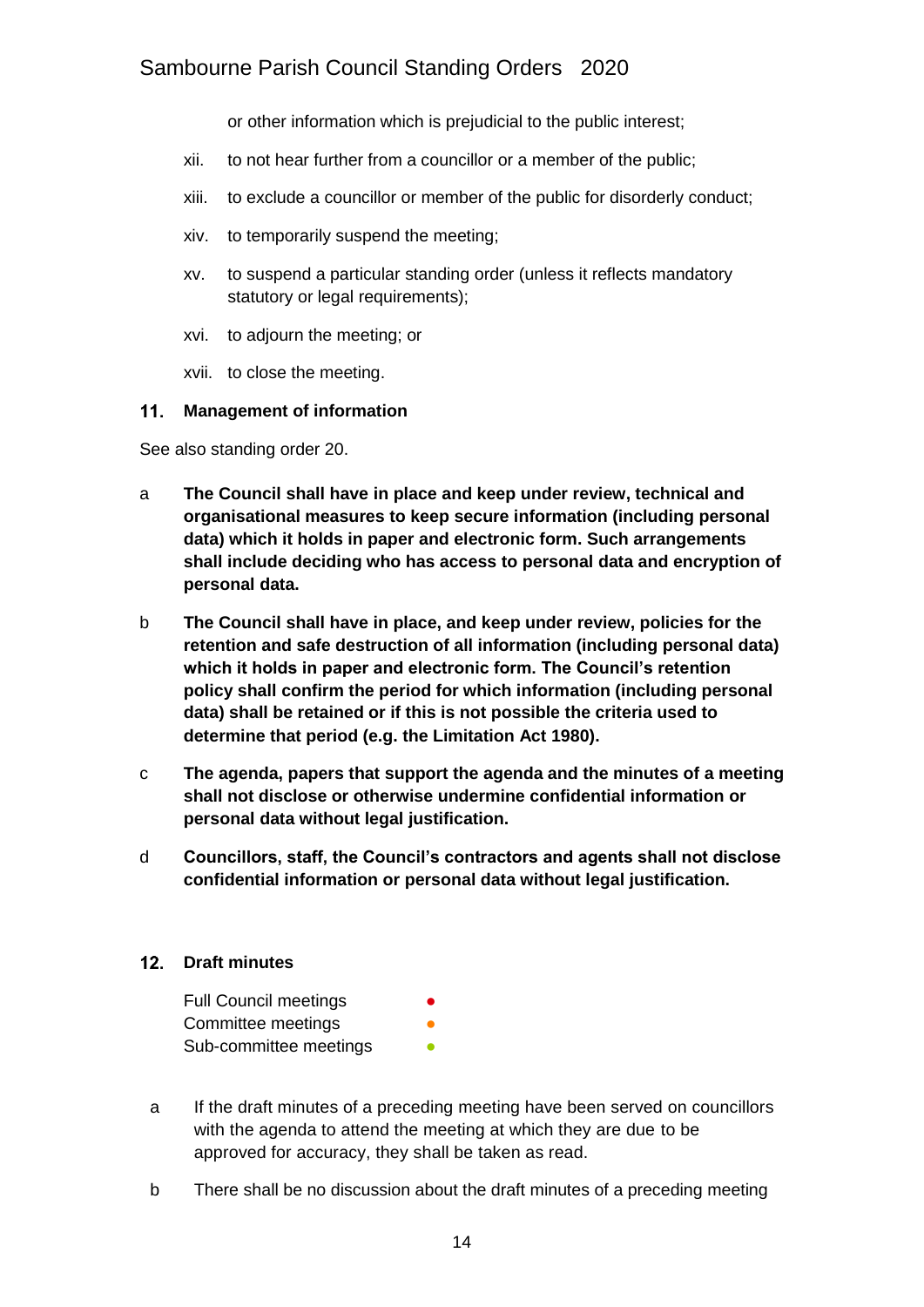except in relation to their accuracy. A motion to correct an inaccuracy in the draft minutes shall be moved in accordance with standing order 10(a)(i).

- c The accuracy of draft minutes, including any amendment(s) made to them, shall be confirmed by resolution and shall be signed by the chairman of the meeting and stand as an accurate record of the meeting to which the minutes relate.
- d If the chairman of the meeting does not consider the minutes to be an accurate record of the meeting to which they relate, he shall sign the minutes and include a paragraph in the following terms or to the same effect:

"The chairman of this meeting does not believe that the minutes of the meeting of the ( ) held on [date] in respect of ( ) were a correct record but his view was not upheld by the meeting and the minutes are confirmed as an accurate record of the proceedings."

- ● ● e **If the Council's gross annual income or expenditure (whichever is higher) does not exceed £25,000, it shall publish draft minutes on a website which is publicly accessible and free of charge not later than one month after the meeting has taken place.**
	- f Subject to the publication of draft minutes in accordance with standing order 12(e) and standing order 20(a) and following a resolution which confirms the accuracy of the minutes of a meeting, the draft minutes or recordings of the meeting for which approved minutes exist shall be destroyed.

## <span id="page-14-0"></span>**Code of conduct and dispensations**

See also standing order 3(u).

- a All councillors and non-councillors with voting rights shall observe the code of conduct adopted by the Council.
- b Unless he has been granted a dispensation, a councillor or non-councillor with voting rights shall withdraw from a meeting when it is considering a matter in which he has a disclosable pecuniary interest. He may return to the meeting after it has considered the matter in which he had the interest.
- c Unless he has been granted a dispensation, a councillor or non-councillor with voting rights shall withdraw from a meeting when it is considering a matter in which he has another interest if so required by the Council's code of conduct. He may return to the meeting after it has considered the matter in which he had the interest.
- d **Dispensation requests shall be in writing and submitted to the Proper Officer** as soon as possible before the meeting, or failing that, at the start of the meeting for which the dispensation is required.
- e A decision as to whether to grant a dispensation shall be made by a meeting of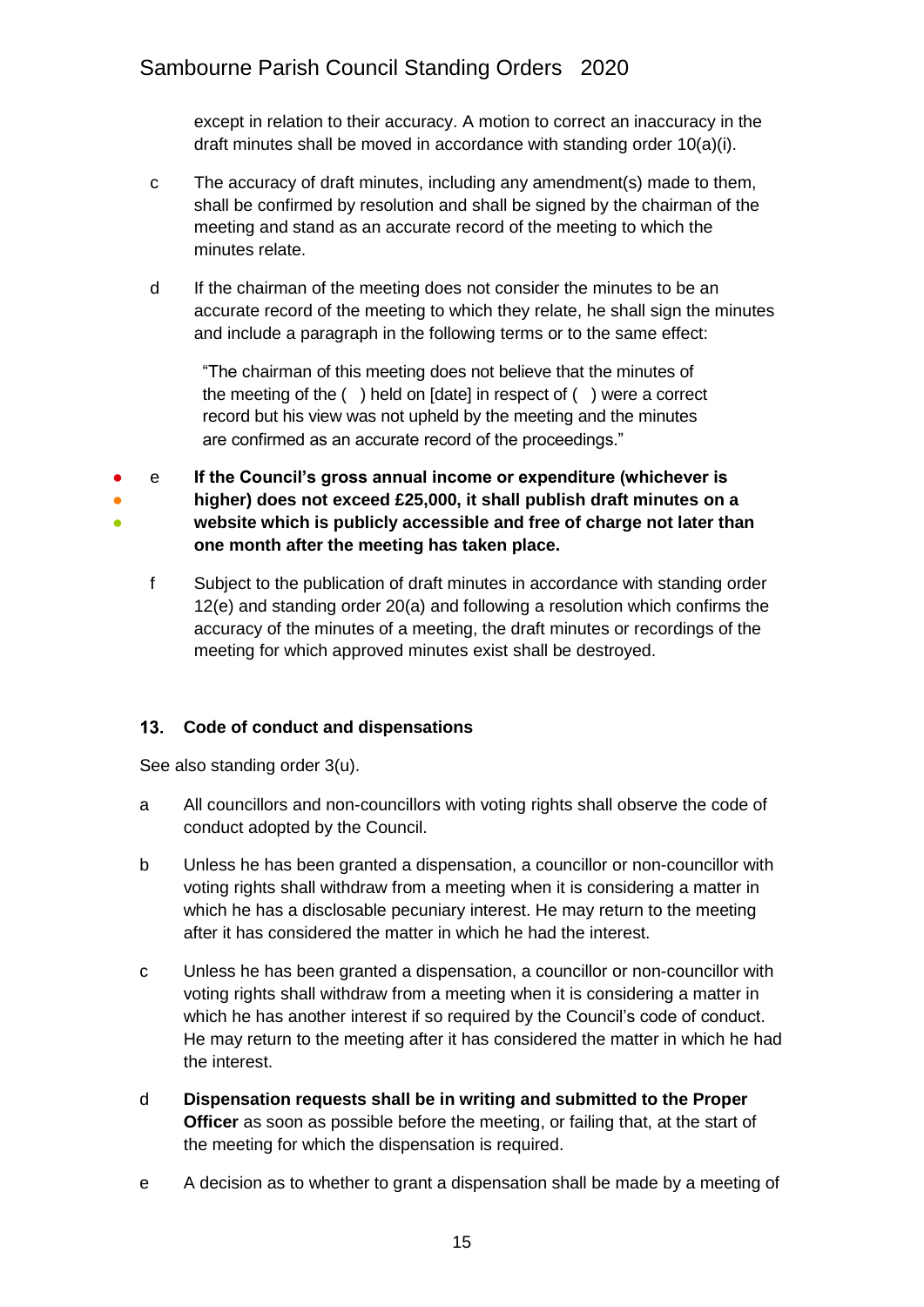the Council, or committee or sub-committee for which the dispensation is required and that decision is final.

- f A dispensation request shall confirm:
	- i. the description and the nature of the disclosable pecuniary interest or other interest to which the request for the dispensation relates;
	- ii. whether the dispensation is required to participate at a meeting in a discussion only or a discussion and a vote;
	- iii. the date of the meeting or the period (not exceeding four years) for which the dispensation is sought; and
	- iv. an explanation as to why the dispensation is sought.
- g Subject to standing orders 13(d) and (f), a dispensation request shall be considered at the beginning of the meeting of the Council, or committee or subcommittee for which the dispensation is required.
- **h A dispensation may be granted in accordance with standing order 13(e) if having regard to all relevant circumstances any of the following apply:**
	- **i. without the dispensation the number of persons prohibited from participating in the particular business would be so great a proportion of the meeting transacting the business as to impede the transaction of the business;**
	- **ii. granting the dispensation is in the interests of persons living in the Council's area; or**
	- **iii. it is otherwise appropriate to grant a dispensation.**

### <span id="page-15-0"></span>**Code of conduct complaints**

- a Upon notification by the District or Unitary Council that it is dealing with a complaint that a councillor or non-councillor with voting rights has breached the Council's code of conduct, the Proper Officer shall, subject to standing order 11, report this to the Council.
- b Where the notification in standing order 14(a) relates to a complaint made by the Proper Officer, the Proper Officer shall notify the Chairman of Council of this fact, and the Chairman shall nominate another staff member to assume the duties of the Proper Officer in relation to the complaint until it has been determined and the Council has agreed what action, if any, to take in accordance with standing order 14(d).
- c The Council may:
	- i. provide information or evidence where such disclosure is necessary to investigate the complaint or is a legal requirement;
	- ii. seek information relevant to the complaint from the person or body with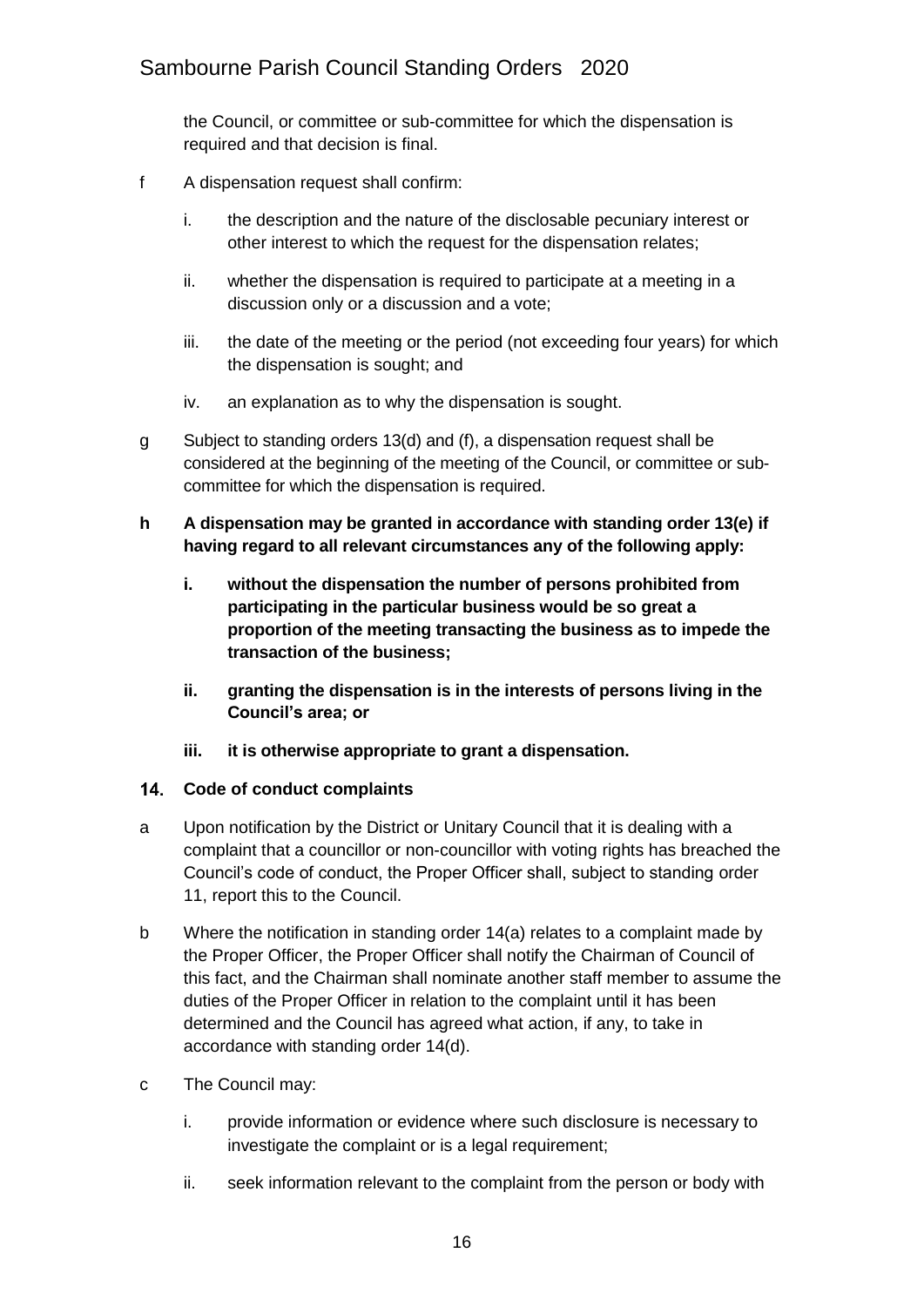statutory responsibility for investigation of the matter;

- d **Upon notification by the District or Unitary Council that a councillor or non-councillor with voting rights has breached the Council's code of conduct, the Council shall consider what, if any, action to take against him. Such action excludes disqualification or suspension from office.**
- <span id="page-16-0"></span>15. Proper officer
- a The Proper Officer shall be the Clerk.
- b The Proper Officer shall:
	- i. **at least three clear days before a meeting of the council**
		- **serve on councillors by delivery by email authenticated in such manner as the Proper Officer thinks fit, a signed summons confirming the time, place and the agend, and**
		- **Provide, in a conspicuous place, public notice of the time, place and agenda (provided that the public notice with agenda of an extraordinary meeting of the Council convened by councillors is signed by them).**

*See standing order 3(b) for the meaning of clear days for a meeting of a full council and standing order 3(c) for the meaning of clear days for a meeting of a committee;*

- ii. **convene a meeting of the Council for the election of a new Chairman of the Council, occasioned by a casual vacancy in his office;**
- iii. **facilitate inspection of the minute book by local government electors;**
- iv. **receive and retain copies of byelaws made by other local authorities;**
- v. hold acceptance of office forms from councillors;
- vi. hold a copy of every councillor's register of interests;
- vii. assist with responding to requests made under freedom of information legislation and rights exercisable under data protection legislation, in accordance with the Council's relevant policies and procedures;
- viii. liaise, as appropriate, with the Council's Data Protection Officer (if there is one);
- ix. receive and send general correspondence and notices on behalf of the Council except where there is a resolution to the contrary;
- x. assist in the organisation of, storage of, access to, security of and destruction of information held by the Council in paper and electronic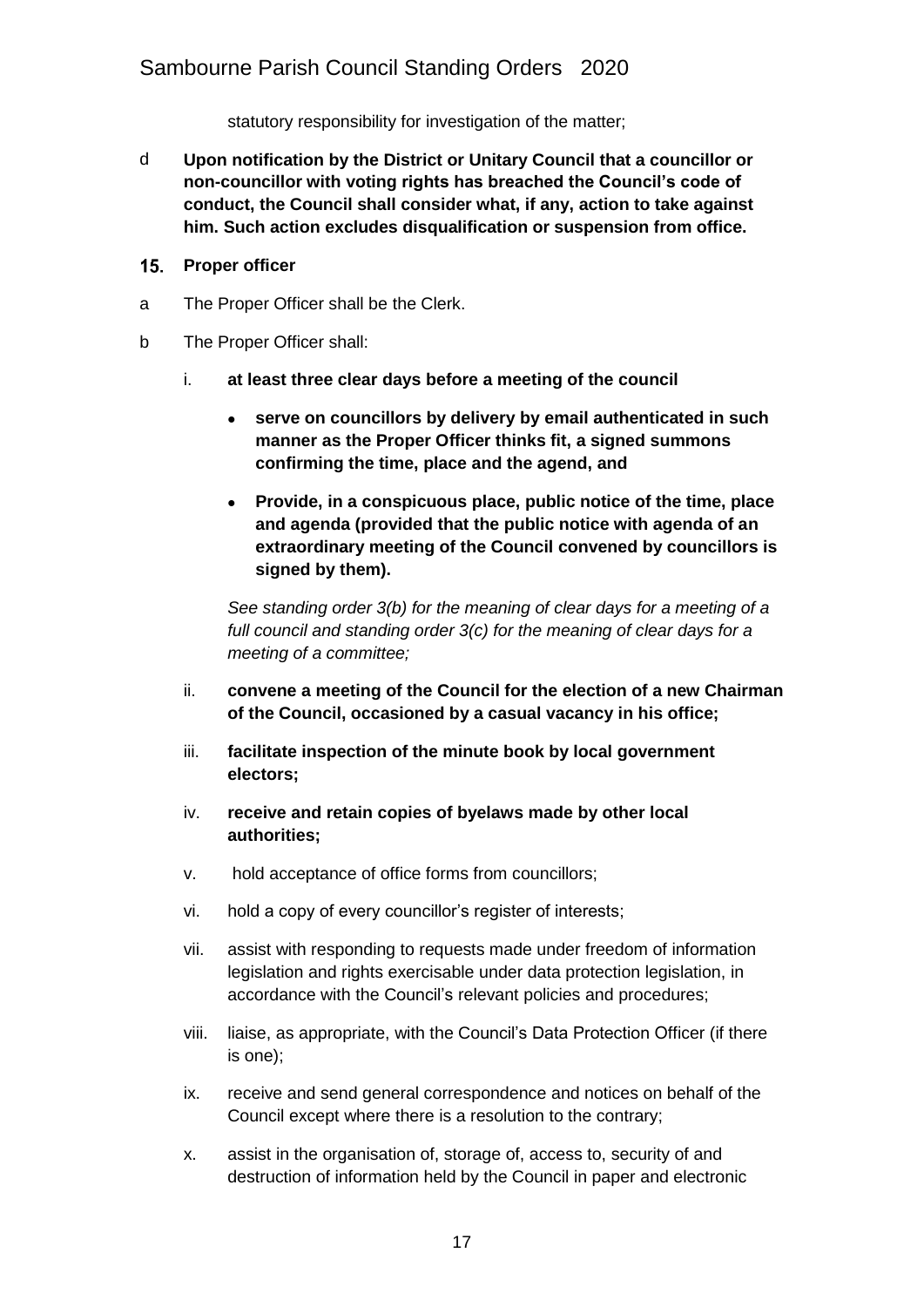form subject to the requirements of data protection and freedom of information legislation and other legitimate requirements (e.g. the Limitation Act 1980);

- xi. arrange for legal deeds to be executed; (*see also standing order 23);*
- xii. arrange or manage the prompt authorisation, approval, and instruction regarding any payments to be made by the Council in accordance with its financial regulations;
- xiii. record every planning application notified to the Council and the Council's response to the local planning authority on a spreadsheet;
- xiv. refer a planning application received by the Council to the Chairman or in his absence the Vice-Chairman (if there is one) of the Council within two working days of receipt to facilitate an extraordinary meeting if the nature of a planning application requires consideration before the next ordinary meeting of the Council;
- xv. manage access to information about the Council via the publication scheme; and

### <span id="page-17-0"></span>16. **Responsible financial officer**

a The Council shall appoint appropriate staff member(s) to undertake the work of the Responsible Financial Officer when the Responsible Financial Officer is absent.

### <span id="page-17-1"></span> $17.$ **Accounts and accounting statements**

- a "Proper practices" in standing orders refer to the most recent version of "Governance and Accountability for Local Councils – a Practitioners' Guide".
- b All payments by the Council shall be authorised, approved and paid in accordance with the law, proper practices and the Council's financial regulations.
- c The Responsible Financial Officer shall supply to each councillor as soon as practicable after 30 June, 30 September and 31 December in each year a statement to summarise:
	- i. the Council's receipts and payments (or income and expenditure) for each quarter;
	- ii. the Council's aggregate receipts and payments (or income and expenditure) for the year to date;
	- iii. the balances held at the end of the quarter being reported and

which includes a comparison with the budget for the financial year and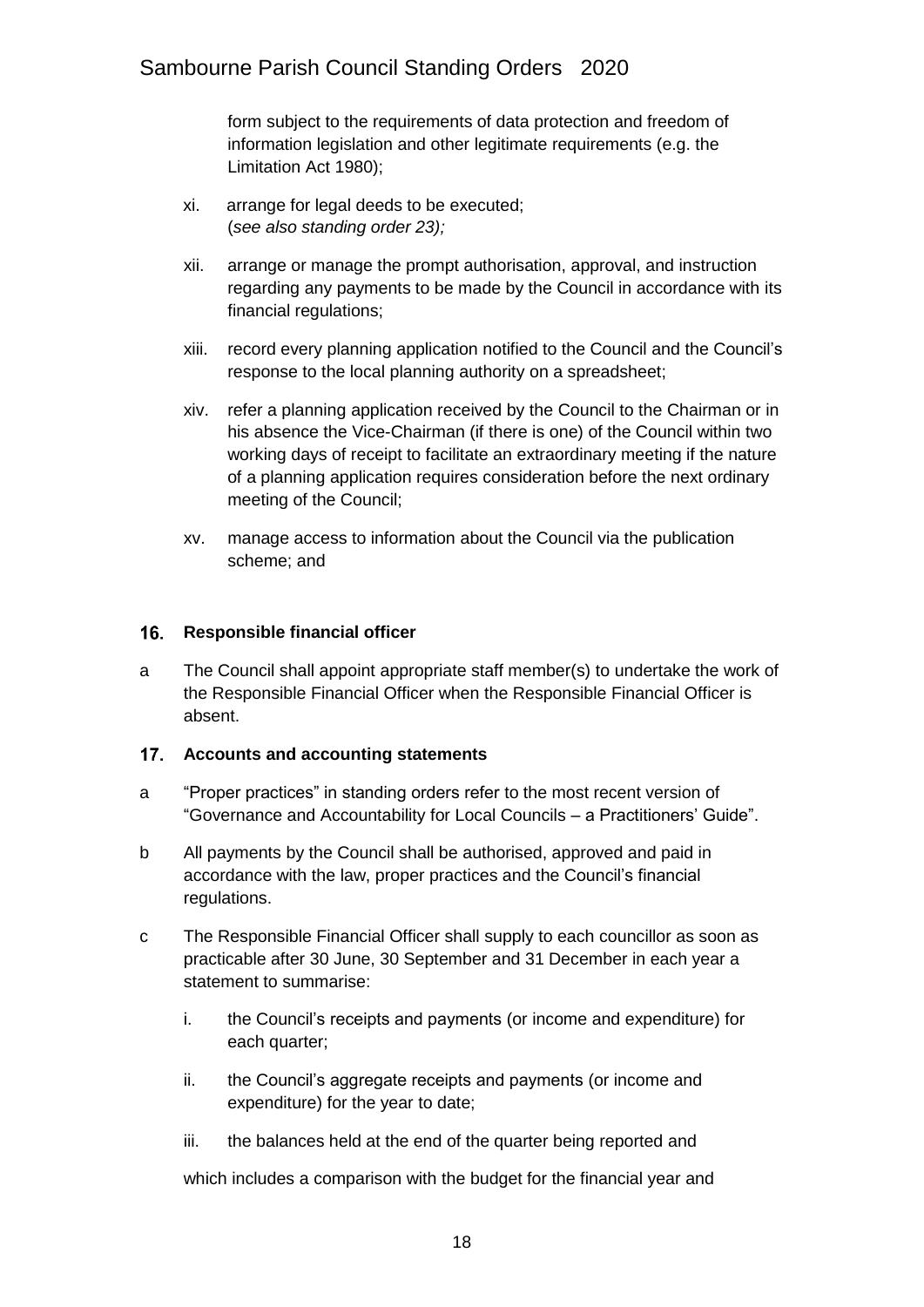highlights any actual or potential overspends.

- d As soon as possible after the financial year end at 31 March, the Responsible Financial Officer shall provide:
	- i. each councillor with a statement summarising the Council's receipts and payments (or income and expenditure) for the last quarter and the year to date for information; and
	- ii. to the Council the accounting statements for the year in the form of Section 2 of the annual governance and accountability return, as required by proper practices, for consideration and approval.
- e The year-end accounting statements shall be prepared in accordance with proper practices and apply the form of accounts determined by the Council (receipts and payments, or income and expenditure) for the year to 31 March. A completed draft annual governance and accountability return shall be presented to all councillors at least 14 days prior to anticipated approval by the Council. The annual governance and accountability return of the Council, which is subject to external audit, including the annual governance statement, shall be presented to the Council for consideration and formal approval before 30 June.

## <span id="page-18-0"></span>**Financial controls and procurement**

- a. The Council shall consider and approve financial regulations drawn up by the Responsible Financial Officer, which shall include detailed arrangements in respect of the following:
	- i. the keeping of accounting records and systems of internal controls;
	- ii. the assessment and management of financial risks faced by the Council;
	- iii. the work of the independent internal auditor in accordance with proper practices and the receipt of regular reports from the internal auditor, which shall be required at least annually;
	- iv. the inspection and copying by councillors and local electors of the Council's accounts and/or orders of payments; and
	- v. whether contracts with an estimated value below **£25,000** due to special circumstances are exempt from a tendering process or procurement exercise.
- b. Financial regulations shall be reviewed regularly and at least annually for fitness of purpose.
- c. **A public contract regulated by the Public Contracts Regulations 2015 with an estimated value in excess of £25,000 but less than the relevant thresholds in standing order 18(f) is subject to Regulations 109-114 of the Public Contracts Regulations 2015 which include a requirement on the**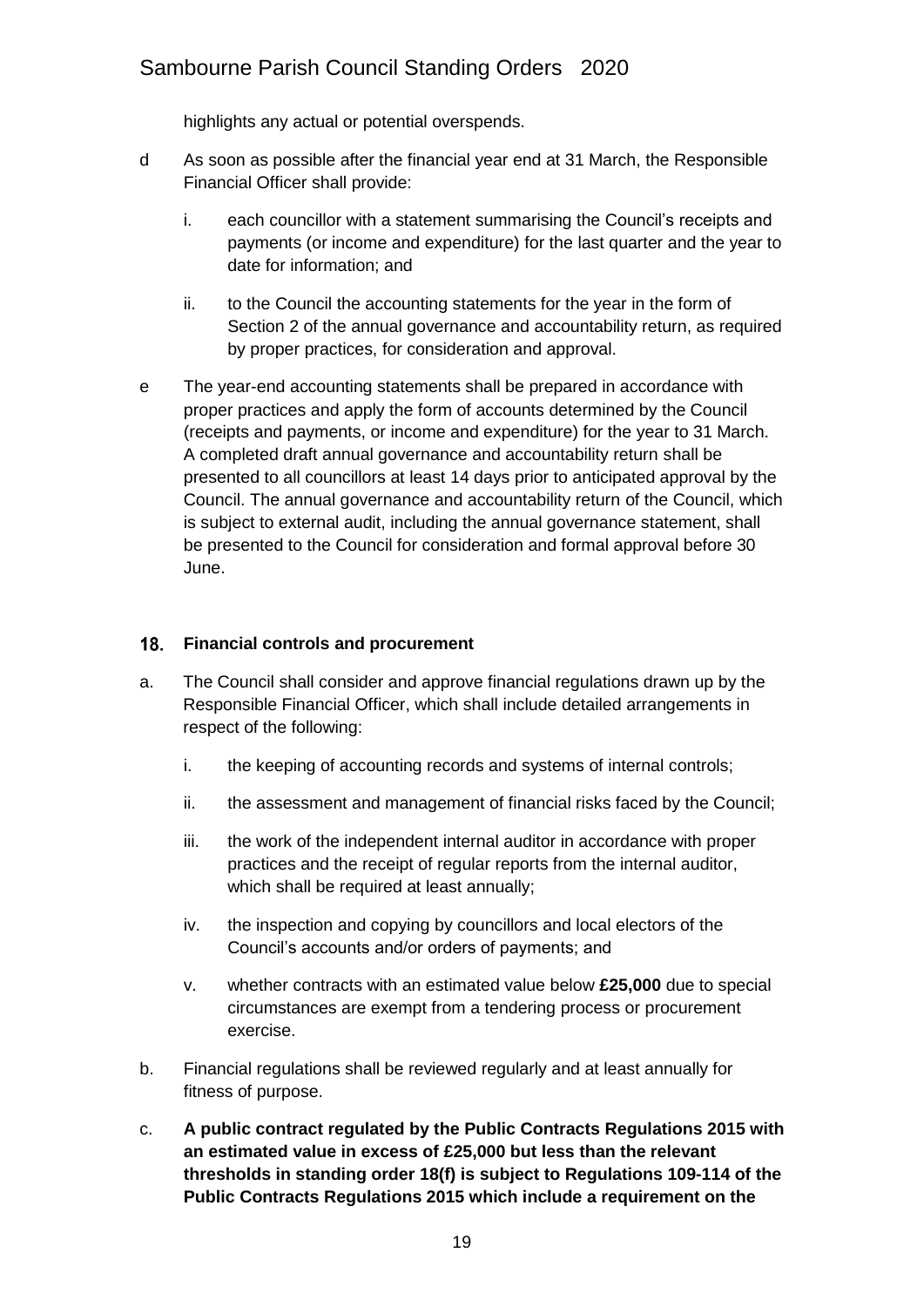**Council to advertise the contract opportunity on the Contracts Finder website regardless of what other means it uses to advertise the opportunity unless it proposes to use an existing list of approved suppliers (framework agreement).**

- d. Subject to additional requirements in the financial regulations of the Council, the tender process for contracts for the supply of goods, materials, services or the execution of works shall include, as a minimum, the following steps:
	- i. a specification for the goods, materials, services or the execution of works shall be drawn up;
	- ii. an invitation to tender shall be drawn up to confirm (i) the Council's specification (ii) the time, date and address for the submission of tenders (iii) the date of the Council's written response to the tender and (iv) the prohibition on prospective contractors contacting councillors or staff to encourage or support their tender outside the prescribed process;
	- iii. the invitation to tender shall be advertised in a local newspaper and in any other manner that is appropriate;
	- iv. tenders are to be submitted in writing in a sealed marked envelope addressed to the Proper Officer;
	- v. tenders shall be opened by the Proper Officer in the presence of at least one councillor after the deadline for submission of tenders has passed;
	- vi. tenders are to be reported to and considered by the appropriate meeting of the Council or a committee or sub-committee with delegated responsibility.
- e. Neither the Council, nor a committee or a sub-committee with delegated responsibility for considering tenders, is bound to accept the lowest value tender.
- f. **A public contract regulated by the Public Contracts Regulations 2015 with an estimated value in excess of £189,330 for a public service or supply contract or in excess of £4,733,252 for a public works contract; or £663,540 for a social and other specific services contract (or other thresholds determined by the European Commission every two years and published in the Official Journal of the European Union (OJEU)) shall comply with the relevant procurement procedures and other requirements in the Public Contracts Regulations 2015 which include advertising the contract opportunity on the Contracts Finder website and in OJEU.**
- g. **A public contract in connection with the supply of gas, heat, electricity, drinking water, transport services, or postal services to the public; or the provision of a port or airport; or the exploration for or extraction of gas, oil or solid fuel with an estimated value in excess of £378,660 for a supply, services or design contract; or in excess of £4,733,252 for a**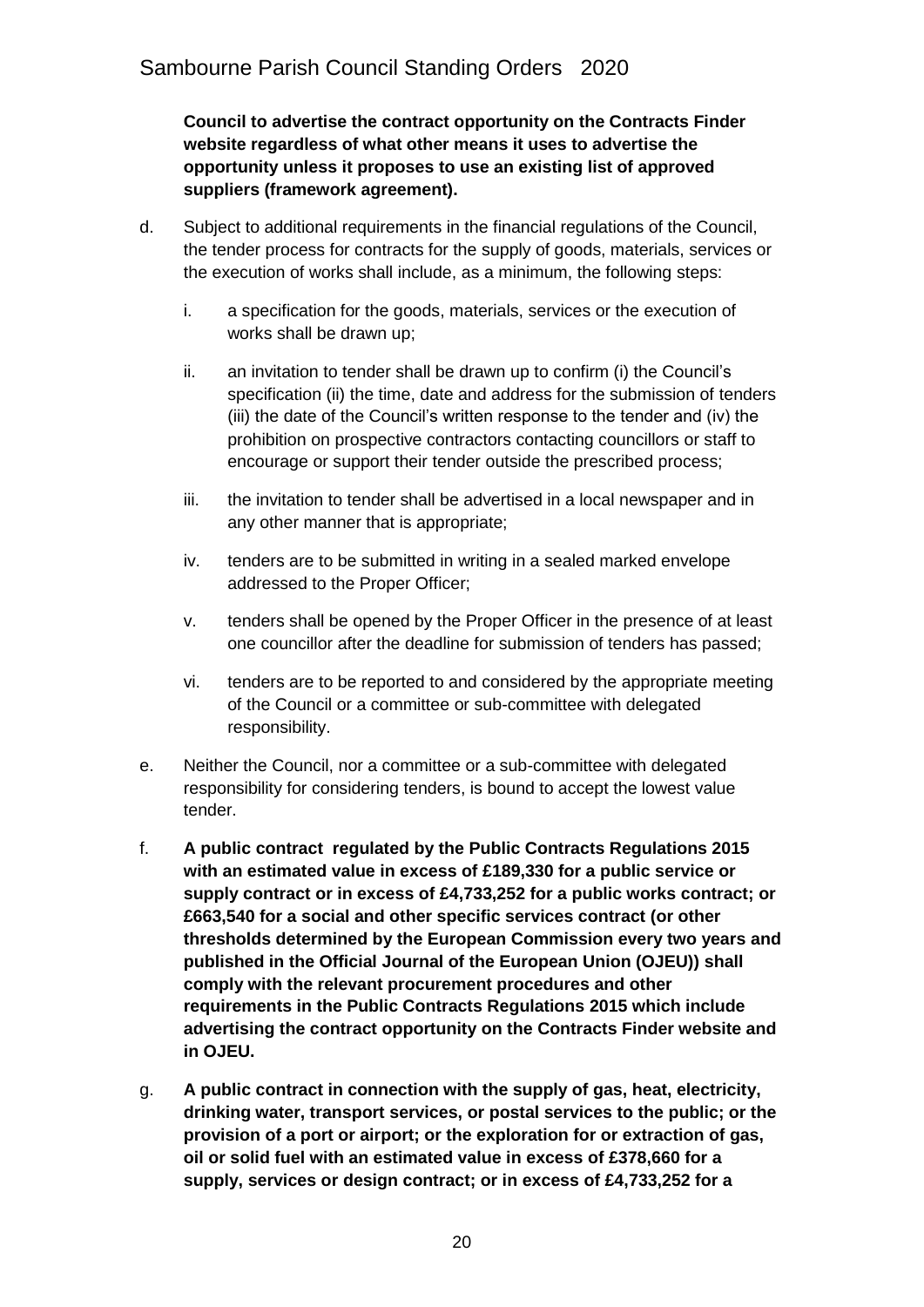**works contract; or £663,540 for a social and other specific services contract (or other thresholds determined by the European Commission every two years and published in OJEU) shall comply with the relevant procurement procedures and other requirements in the Utilities Contracts Regulations 2016.**

### <span id="page-20-0"></span> $19.$ **Handling staff matters**

- a A matter personal to a member of staff that is being considered by a meeting of Council is subject to standing order 11.
- b The chairman or in his absence, the vice-chairman shall upon a resolution conduct a review of the performance and annual appraisal of the work of the Clerk. The reviews and appraisal shall be reported in writing.
- c Any persons responsible for all or part of the management of staff shall treat as confidential the written records of all meetings relating to their performance, capabilities, grievance or disciplinary matters.
- d In accordance with standing order 11(a), persons with line management responsibilities shall have access to staff records referred to in standing order 19(f).

### <span id="page-20-1"></span>20. **Responsibilities to provide information**

See also standing order 21.

- a **In accordance with freedom of information legislation, the Council shall publish information in accordance with its publication scheme and respond to requests for information held by the Council.**
- b. **The Council shall publish information in accordance with the requirements of the Smaller Authorities (Transparency Requirements) (England) Regulations 2015.**

### <span id="page-20-2"></span> $21.$ **Responsibilities under data protection legislation**

Below is not an exclusive list. See also standing order 11.

- a The Council may appoint a Data Protection Officer.
- b **The Council shall have policies and procedures in place to respond to an individual exercising statutory rights concerning his personal data.**
- c **The Council shall have a written policy in place for responding to and managing a personal data breach.**
- d **The Council shall keep a record of all personal data breaches comprising the facts relating to the personal data breach, its effects and the remedial action taken.**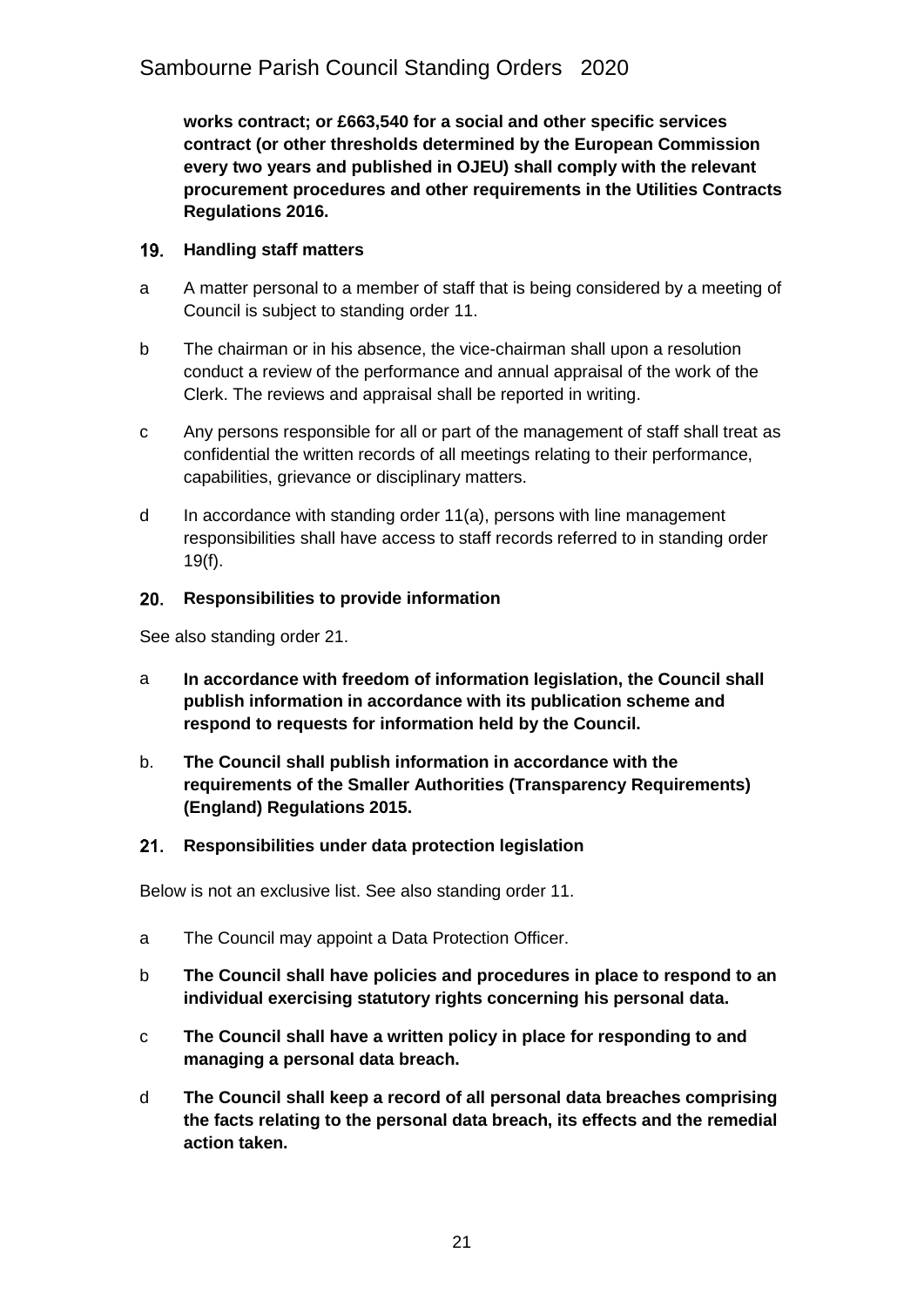- e **The Council shall ensure that information communicated in its privacy notice(s) is in an easily accessible and available form and kept up to date.**
- f **The Council shall maintain a written record of its processing activities.**

## <span id="page-21-0"></span>**Relations with the press/media**

a Requests from the press or other media for an oral or written comment or statement from the Council, its councillors or staff shall be handled in accordance with the Council's policy in respect of dealing with the press and/or other media.

### <span id="page-21-1"></span> $23.$ **Execution and sealing of legal deeds**

See also standing orders 15(b)(xii) and (xvii).

a A legal deed shall not be executed on behalf of the Council unless authorised by a resolution.

## **Subject to standing order 23(a), any two councillors may sign, on behalf of the Council, any deed required by law and the Proper Officer shall witness their signatures.**

*The above is applicable to a Council without a common seal.*

### <span id="page-21-2"></span> $24.$ **Communicating with district and county or unitary councillors**

- a An invitation to attend a meeting of the Council shall be sent, together with the agenda, to the ward councillor(s) of the District and County Council OR Unitary Council representing the area of the Council.
- b Unless the Council determines otherwise, a copy of each letter sent to the District and County Council OR Unitary Council shall be sent to the ward councillor(s) representing the area of the Council.

#### <span id="page-21-3"></span> $25.$ **Restrictions on councillor activities**

- a. Unless duly authorised no councillor shall:
	- i. inspect any land and/or premises which the Council has a right or duty to inspect; or
	- ii. issue orders, instructions or directions.

## <span id="page-21-4"></span>**Standing orders generally**

- a All or part of a standing order, except one that incorporates mandatory statutory or legal requirements, may be suspended by resolution in relation to the consideration of an item on the agenda for a meeting.
- b A motion to add to or vary or revoke one or more of the Council's standing orders, except one that incorporates mandatory statutory or legal requirements, shall be proposed by a special motion, the written notice by at least 3 councillors to be given to the Proper Officer in accordance with standing order